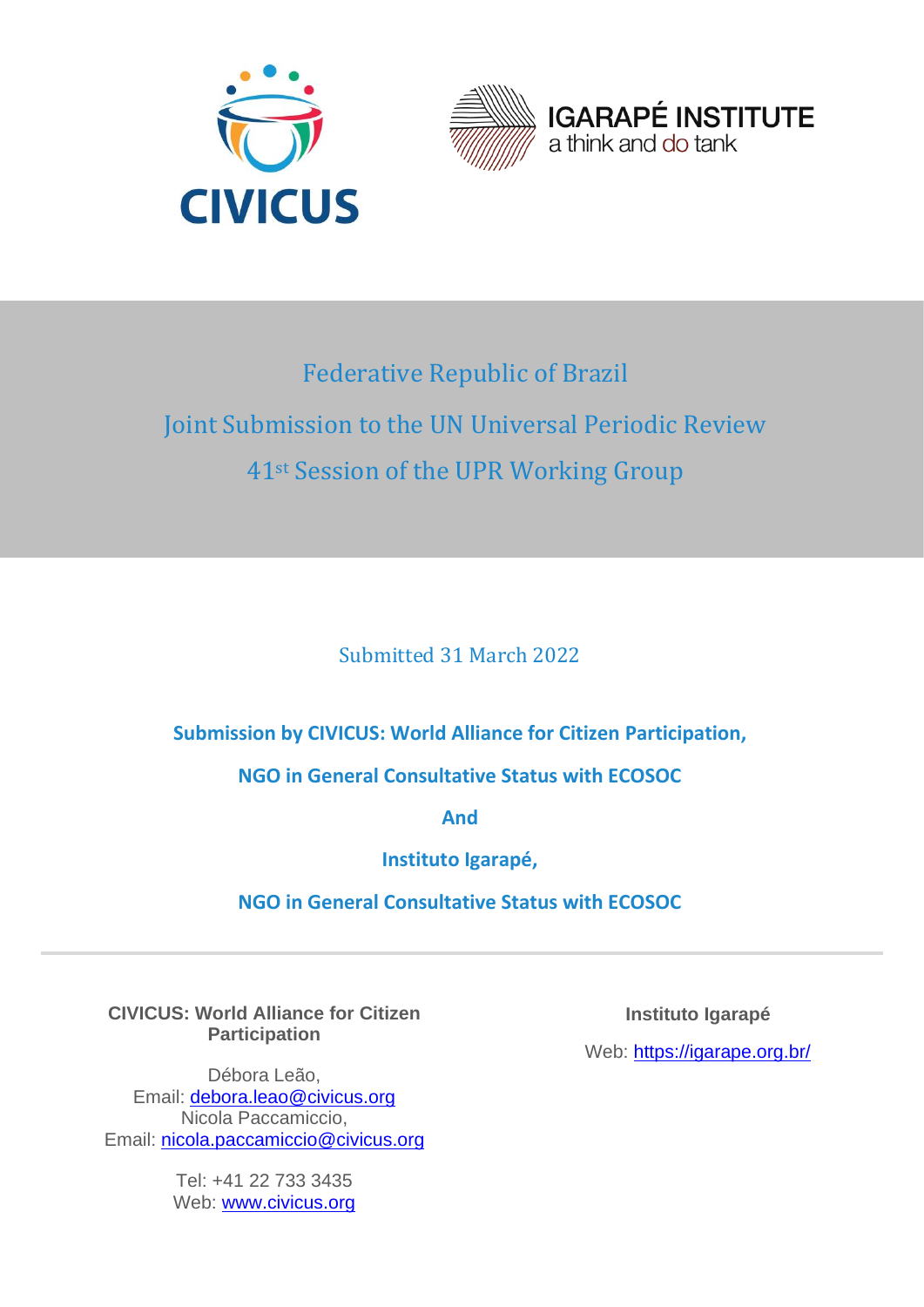## **1. Introduction**

- **1.1** CIVICUS is a global alliance of civil society organisations (CSOs) and activists dedicated to strengthening citizen action and civil society around the world. Founded in 1993, CIVICUS has members in more than 180 countries throughout the world.
- **1.2** Instituto Igarapé is an independent think-and-do-tank focused on the areas of public, climate and digital security and the consequences for democracy. Its objective is to propose solutions and partnerships for global challenges through research, new technologies, communication and influence on public policies.
- **1.3** In this submission, the two organisations examine the Brazilian Government's compliance with international human rights obligations to create and maintain a safe and enabling environment for civil society. Specifically, we analyse Brazil's fulfilment of the rights to the freedoms of association, peaceful assembly and expression and unwarranted restrictions on human rights defenders (HRDs) since its previous UPR examination in May 2017. To this end, we assess Brazil's implementation of recommendations received during the 3rd UPR cycle relating to these issues and provide a number of follow-up recommendations.
- **1.4** During the 3rd UPR cycle, the Brazilian Government received 17 recommendations relating to the space for civil society (civic space). All 17 were accepted. However, an evaluation of a range of legal sources and human rights documentation addressed in this submission demonstrates that Brazil has not implemented 14 of the recommendations. Only one recommendation was fully implemented. The government has persistently failed to address unwarranted restrictions on civic space since its last UPR examination. Acute implementation gaps were found with regard to the protection of HRDs and journalists.
- **1.5** We are deeply concerned by the rapid deterioration of the freedom of expression through the use of legal and extra-legal instruments to intimidate, harass, criminalise and silence journalists, HRDs and government critics.
- **1.6** We are further alarmed by the unrelenting violence against HRDs and journalists. Attacks continue with impunity as the environment for civil society worsens, with the government unilaterally reducing social participation in policy-making and lawmakers proposing reforms that could criminalise civil society work.
- **1.7** As a result of these issues, civic space in Brazil is currently classified as 'obstructed' by the CIVICUS Monitor, indicating that the space for civil society is constantly undermined. 1

<sup>1</sup> CIVICUS Monitor: Brazil, 2021, [https://monitor.civicus.org/country/brazil/.](https://monitor.civicus.org/country/brazil/)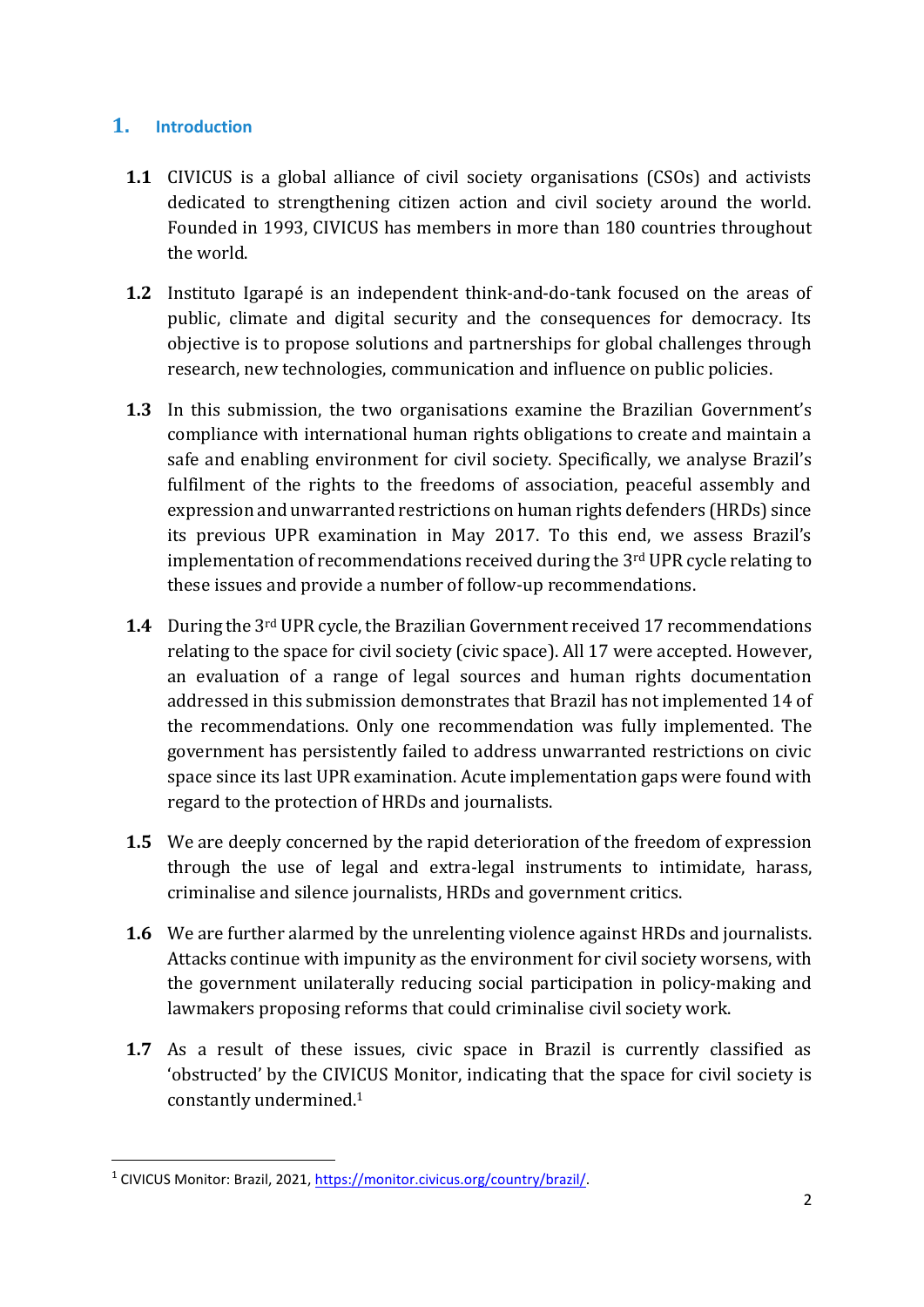- Section 2 of this submission examines Brazil's implementation of UPR recommendations and compliance with international human rights standards concerning the freedom of association.
- Section 3 examines Brazil's implementation of UPR recommendations and compliance with international human rights standards related to the protection of HRDs, civil society activists and journalists.
- Section 4 examines Brazil's implementation of UPR recommendations and compliance with international human rights standards concerning the freedom of expression, media freedom and access to information.
- Section 5 examines Brazil's implementation of UPR recommendations and compliance with international human rights standards related to the freedom of peaceful assembly.
- Section 6 contains recommendations to address the concerns raised and advance implementation of recommendations under the 3rd cycle.
- An annex on the implementation of 3<sup>rd</sup> cycle UPR recommendations related to civic space is in Section 7.

## **2. Freedom of association**

- **2.1** During the 3rd UPR cycle, Brazil received two recommendations on the right to the freedom of association and creating an enabling environment for CSOs. The government accepted both recommendations, committing to ratifying the International Labour Organization (ILO) Freedom of Association and Protection of the Right to Organise Convention, 1948 (No. 87) and to strengthening 'civil society to participate in humanitarian assistance and in major sports events'.<sup>2</sup> Brazil has not implemented either recommendation.
- **2.2** It has not ratified ILO Convention No. 87.<sup>3</sup> This would require amendment of Brazil's Constitution, which prohibits the existence of more than one labour union for the same professional category in a given territory.<sup>4</sup> More generally, since the last review the legitimacy of civil society has been consistently questioned by the authorities while the environment for civil society's work has grown more hostile.
- **2.3** Articles 5, 8 and 37 of the Brazilian Constitution guarantee the right to the freedom of association.<sup>5</sup> Moreover, article 22 of the International Covenant on Civil and

<sup>2</sup> 136.17 and 136.123, A/HRC/36/11.

<sup>3</sup> Ratifications of C087 - Freedom of Association and Protection of the Right to Organise Convention, 1948 (No. 87), [https://www.ilo.org/dyn/normlex/en/f?p=NORMLEXPUB:11300:0::NO::P11300\\_INSTRUMENT\\_ID:312232.](https://www.ilo.org/dyn/normlex/en/f?p=NORMLEXPUB:11300:0::NO::P11300_INSTRUMENT_ID:312232)

<sup>4</sup> Bills on the matter have been proposed but not moved forward in Congress. E.g. PEC 369/2005, [https://www.camara.leg.br/proposicoesWeb/fichadetramitacao?idProposicao=277153;](https://www.camara.leg.br/proposicoesWeb/fichadetramitacao?idProposicao=277153) PEC 161/2019, [https://www.camara.leg.br/proposicoesWeb/fichadetramitacao?idProposicao=2224476.](https://www.camara.leg.br/proposicoesWeb/fichadetramitacao?idProposicao=2224476)

<sup>&</sup>lt;sup>5</sup> Brazilian Constitution, 1988[: http://www.planalto.gov.br/ccivil\\_03/Constituicao/Constituicao.htm.](http://www.planalto.gov.br/ccivil_03/Constituicao/Constituicao.htm)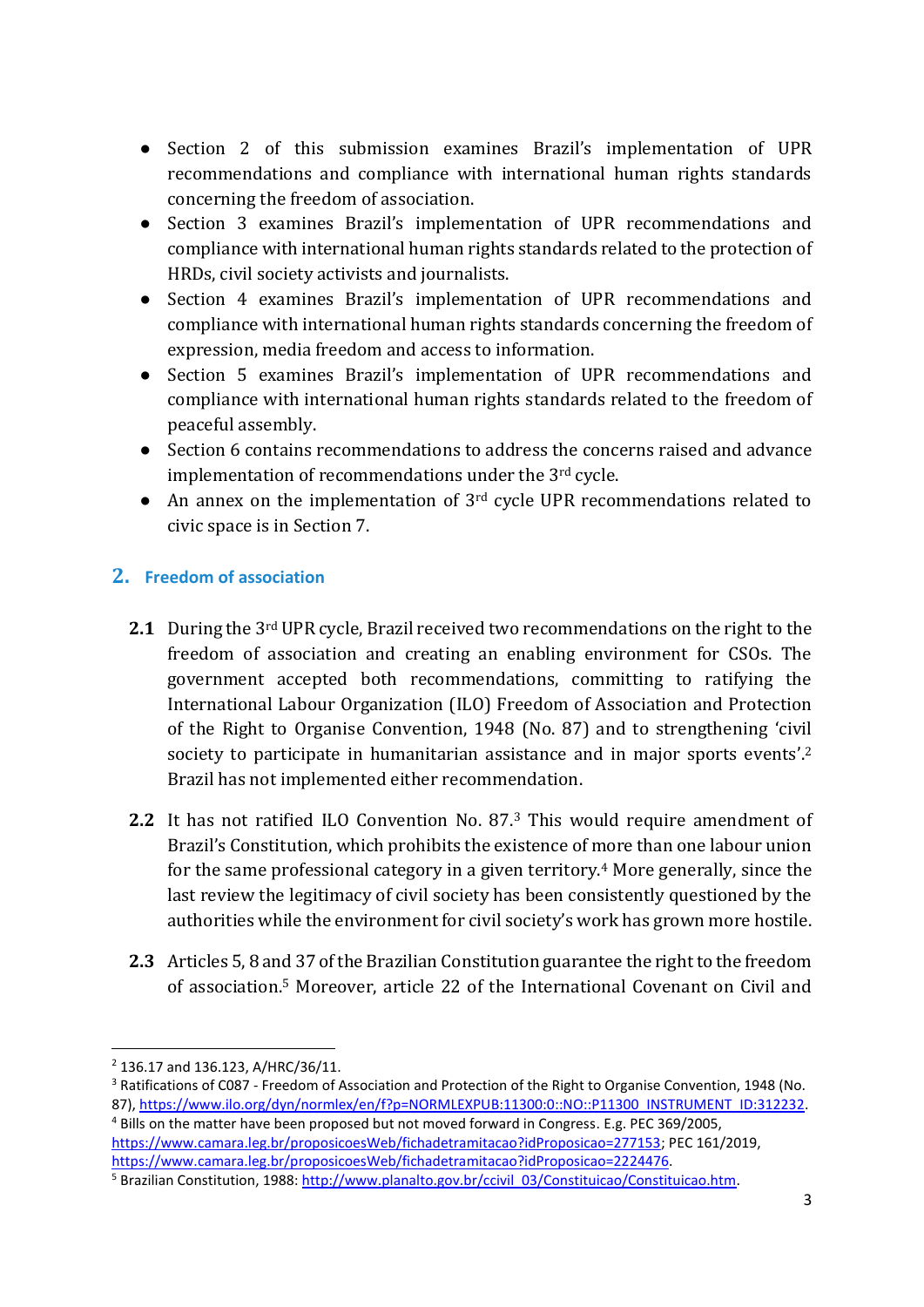Political Rights (ICCPR), to which Brazil is a state party, also guarantees the freedom of association.

- **2.4** However, Brazil's anti-terrorism legislation (Law No. 13.260, 2016) employs overly broad terms to define terrorism.<sup>6</sup> While the text is clear in excluding the law's application to CSOs and political demonstrations aimed at defending rights, its vague provisions could still be used to criminalise legitimate activities. <sup>7</sup> Bills proposing changes to the legislation lack safeguards for civil society. Among those, Bill 272/2016 would modify the law with provisions that, if adopted, could be used to classify direct protest actions and strikes as 'acts of terrorism' and to criminalise 'interference, sabotage or damage to computer systems or databases, with ideological or political motivation'.<sup>8</sup>
- **2.5** Bill 1.595/2019 would create a counter-terrorism system and expand the executive's surveillance powers.<sup>9</sup> If enacted, the bill would create a presumption of legality for actions to combat terrorism, without effective mechanisms to control and hold public agents accountable.<sup>10</sup> It could enable the use of antiterrorism legislation to silence government critics and criminalise social movements.<sup>11</sup> The proposal was approved by a Special Commission of the Chamber of Deputies in September 2021 and is awaiting debate.
- **2.6** The complex regulatory framework governing CSOs in Brazil poses obstacles for groups seeking to register and maintain legal entities.<sup>12</sup> Civil society coalitions have played an important role in pressuring authorities for more enabling frameworks. In 2021, for instance, Law No. 14.215 enhanced the certainty of partnerships between CSOs and public administration in the context of the COVID-19 emergency.<sup>13</sup> Drafted in collaboration with organised civil society, the legislation simplified processes and allowed the adjustment of agreements during the pandemic.<sup>14</sup>

<sup>&</sup>lt;sup>6</sup> Law 13.260 of 2016, [https://www.planalto.gov.br/ccivil\\_03/\\_Ato2015-2018/2016/Lei/L13260.htm.](https://www.planalto.gov.br/ccivil_03/_Ato2015-2018/2016/Lei/L13260.htm) <sup>7</sup> 'Veto parcial ao PL antiterrorismo', Conectas, 17 March 2019, [https://www.conectas.org/noticias/veto](https://www.conectas.org/noticias/veto-parcial-ao-pl-antiterrorismo/)[parcial-ao-pl-antiterrorismo/.](https://www.conectas.org/noticias/veto-parcial-ao-pl-antiterrorismo/)

<sup>8</sup> PLS 272/2016, [https://www25.senado.leg.br/web/atividade/materias/-/materia/126364.](https://www25.senado.leg.br/web/atividade/materias/-/materia/126364)

<sup>9</sup> PL 1.595/2019, [https://www.camara.leg.br/proposicoesWeb/fichadetramitacao?idProposicao=2194587.](https://www.camara.leg.br/proposicoesWeb/fichadetramitacao?idProposicao=2194587)

<sup>&</sup>lt;sup>10</sup> 'Why the bill 1.595/2019 must be rejected by Brazil's Chamber of Deputies', Instituto Igarapé, 1 December 2021, [https://igarape.org.br/en/why-the-bill-1-595-2019-must-be-rejected-by-brazils-chamber-of-deputies/.](https://igarape.org.br/en/why-the-bill-1-595-2019-must-be-rejected-by-brazils-chamber-of-deputies/) <sup>11</sup> 'Brazil: Bill amending Anti-Terrorism Law violates human rights', World Organisation Against Torture

<sup>(</sup>OMCT), 25 October 2021, [https://www.omct.org/en/resources/news-releases/brazil-bill-amending-anti](https://www.omct.org/en/resources/news-releases/brazil-bill-amending-anti-terrorism-law-violates-human-rights)[terrorism-law-violates-human-rights.](https://www.omct.org/en/resources/news-releases/brazil-bill-amending-anti-terrorism-law-violates-human-rights)

<sup>12</sup> 'Enabling Environment National Assessment of Civil

Society Organizations', ABONG, June 2015, [https://www.civicus.org/images/EENA\\_Brazil\\_ENG.pdf.](https://www.civicus.org/images/EENA_Brazil_ENG.pdf) <sup>13</sup> Law 14.215 of 2021, [https://www.in.gov.br/en/web/dou/-/lei-n-14.215-de-7-de-outubro-de-2021-](https://www.in.gov.br/en/web/dou/-/lei-n-14.215-de-7-de-outubro-de-2021-351591902) [351591902.](https://www.in.gov.br/en/web/dou/-/lei-n-14.215-de-7-de-outubro-de-2021-351591902)

 $14$  President Jair Bolsonaro vetoed the bill in full, but this was overturned in Congress and the law was enacted in October 2021. 'Brazil: environmental and land defenders killed, journalists attacked and pandemic data blackout', CIVICUS Monitor, 18 January 2022, [https://monitor.civicus.org/updates/2022/01/18/brazil](https://monitor.civicus.org/updates/2022/01/18/brazil-environmental-and-land-defenders-killed-journalists-attacked-and-pandemic-data-blackout/)[environmental-and-land-defenders-killed-journalists-attacked-and-pandemic-data-blackout/.](https://monitor.civicus.org/updates/2022/01/18/brazil-environmental-and-land-defenders-killed-journalists-attacked-and-pandemic-data-blackout/)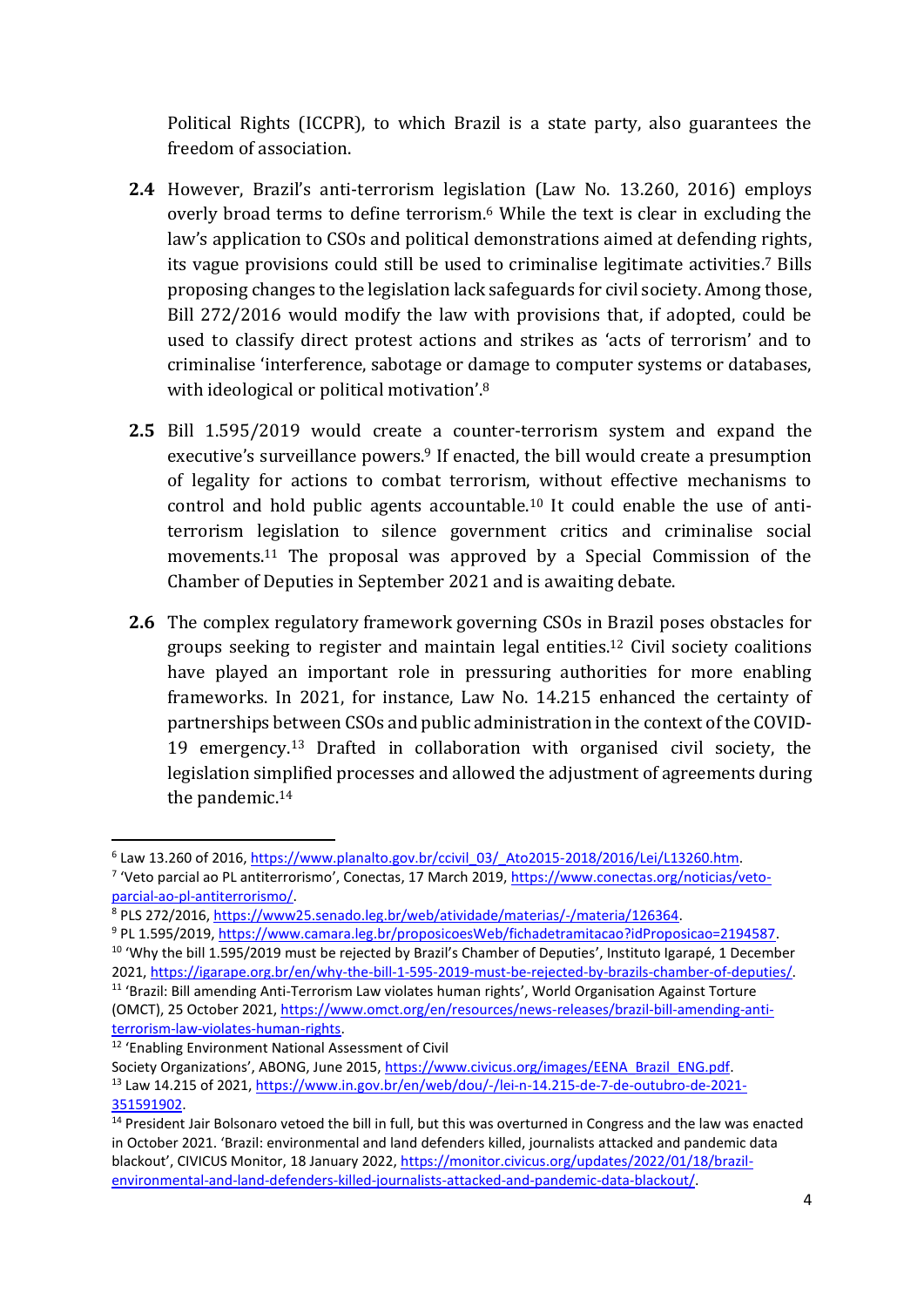- **2.7** However, since 2019, executive power has been used to reduce the role of civil society in policy-making. In April 2019, President Jair Bolsonaro abolished dozens of participatory collegiate bodies with a single decree (9.759). <sup>15</sup> The government then altered the composition of bodies it could not close, <sup>16</sup> reducing or excluding CSO representation.<sup>17</sup> In 2021, the government launched a review of the National Human Rights Programme without civil society participation<sup>18</sup> and later established secrecy over the process.<sup>19</sup>
- **2.8** Under the Bolsonaro presidency the authorities have made attempts to promote the control and surveillance of civil society. On 2nd January 2019, Bolsonaro attempted to grant the Secretariat of Government jurisdiction to 'supervise, coordinate, monitor and keep track of activities and actions' of civil society and international organisations.<sup>20</sup> Brazil's intelligence also monitored CSOs they classified as 'bad Brazilians' during the 2019 UN Climate Conference (COP25).<sup>21</sup> In 2020, the Justice Ministry and pro-government state legislators compiled personal information on people allegedly associated with anti-fascist groups, in particular public servants.<sup>22</sup>
- **2.9** Funding restrictions have grown as an extra-legal strategy to constrain civil society. State-funded arts and culture institutions, a particular target, have experienced budget cuts. Projects expressing criticism of the government have been denied access to tax incentives.<sup>23</sup>

<sup>&</sup>lt;sup>15</sup> 'The 'Agora' is under attack: Assessing the closure of civic space in Brazil and around the world', Instituto Igarapé, October 2020, [https://igarape.org.br/wp-content/uploads/2020/10/2020-10-23-The-Closure-of-Civic-](https://igarape.org.br/wp-content/uploads/2020/10/2020-10-23-The-Closure-of-Civic-Space-in-Brazil.pdf)[Space-in-Brazil.pdf.](https://igarape.org.br/wp-content/uploads/2020/10/2020-10-23-The-Closure-of-Civic-Space-in-Brazil.pdf)

<sup>&</sup>lt;sup>16</sup> A Supreme Court decision limited the effect of the April 2019 measure and ensured it did not affect bodies created by law, such as the National Human Rights Council. 'STF limita decreto do governo que extingue conselhos federais', Agência Brasil, 13 June 2019, [https://agenciabrasil.ebc.com.br/justica/noticia/2019-06/stf](https://agenciabrasil.ebc.com.br/justica/noticia/2019-06/stf-limita-decreto-do-governo-que-extingue-conselhos-federais)[limita-decreto-do-governo-que-extingue-conselhos-federais.](https://agenciabrasil.ebc.com.br/justica/noticia/2019-06/stf-limita-decreto-do-governo-que-extingue-conselhos-federais)

<sup>17</sup> Instituto Igarapé, October 2020, op. cit.

<sup>&</sup>lt;sup>18</sup> 'Civic Space GPS Bulletin No. 2', Instituto Igarapé, April 2021, [https://igarape.org.br/wp](https://igarape.org.br/wp-content/uploads/2021/05/2021-05-05-Boletim-2-Espaco-Civico.pdf)[content/uploads/2021/05/2021-05-05-Boletim-2-Espaco-Civico.pdf.](https://igarape.org.br/wp-content/uploads/2021/05/2021-05-05-Boletim-2-Espaco-Civico.pdf)

<sup>&</sup>lt;sup>19</sup> 'Brazil: Secret Review of Key Human Rights Policy', Human Rights Watch, 29 October 2021,

[https://www.hrw.org/news/2021/10/29/brazil-secret-review-key-human-rights-policy.](https://www.hrw.org/news/2021/10/29/brazil-secret-review-key-human-rights-policy)

 $20$  This provision was removed during a congressional review of the executive act in May 2019. MP 870/2019: [https://www.planalto.gov.br/ccivil\\_03/\\_Ato2019-2022/2019/Mpv/mpv870.htm.](https://www.planalto.gov.br/ccivil_03/_Ato2019-2022/2019/Mpv/mpv870.htm)

<sup>21</sup> 'Governo brasileiro, ao monitorar e vigiar ONGs e movimentos sociais, comete graves violações de direitos humanos, alerta Anistia Internacional', Amnesty International, 17 October 2020,

[https://anistia.org.br/informe/governo-brasileiro-ao-monitorar-e-vigiar-ongs-e-movimentos-sociais-comete](https://anistia.org.br/informe/governo-brasileiro-ao-monitorar-e-vigiar-ongs-e-movimentos-sociais-comete-graves-violacoes-de-direitos-humanos-alerta-anistia-internacional/)[graves-violacoes-de-direitos-humanos-alerta-anistia-internacional/.](https://anistia.org.br/informe/governo-brasileiro-ao-monitorar-e-vigiar-ongs-e-movimentos-sociais-comete-graves-violacoes-de-direitos-humanos-alerta-anistia-internacional/)

 $22$  'Pandemic in Brazil aggravates democratic backslide', CIVICUS Monitor, 25 August 2020,

[https://monitor.civicus.org/updates/2020/08/25/pandemic-brazil-aggravates-democratic-backslide/.](https://monitor.civicus.org/updates/2020/08/25/pandemic-brazil-aggravates-democratic-backslide/) <sup>23</sup> 'Civic Space GPS Bulletin No. 4', Instituto Igarapé, December 2021, [https://igarape.org.br/wp-](https://igarape.org.br/wp-content/uploads/2021/12/GPS-do-Espaco-Civico-4.pdf)

[content/uploads/2021/12/GPS-do-Espaco-Civico-4.pdf.](https://igarape.org.br/wp-content/uploads/2021/12/GPS-do-Espaco-Civico-4.pdf)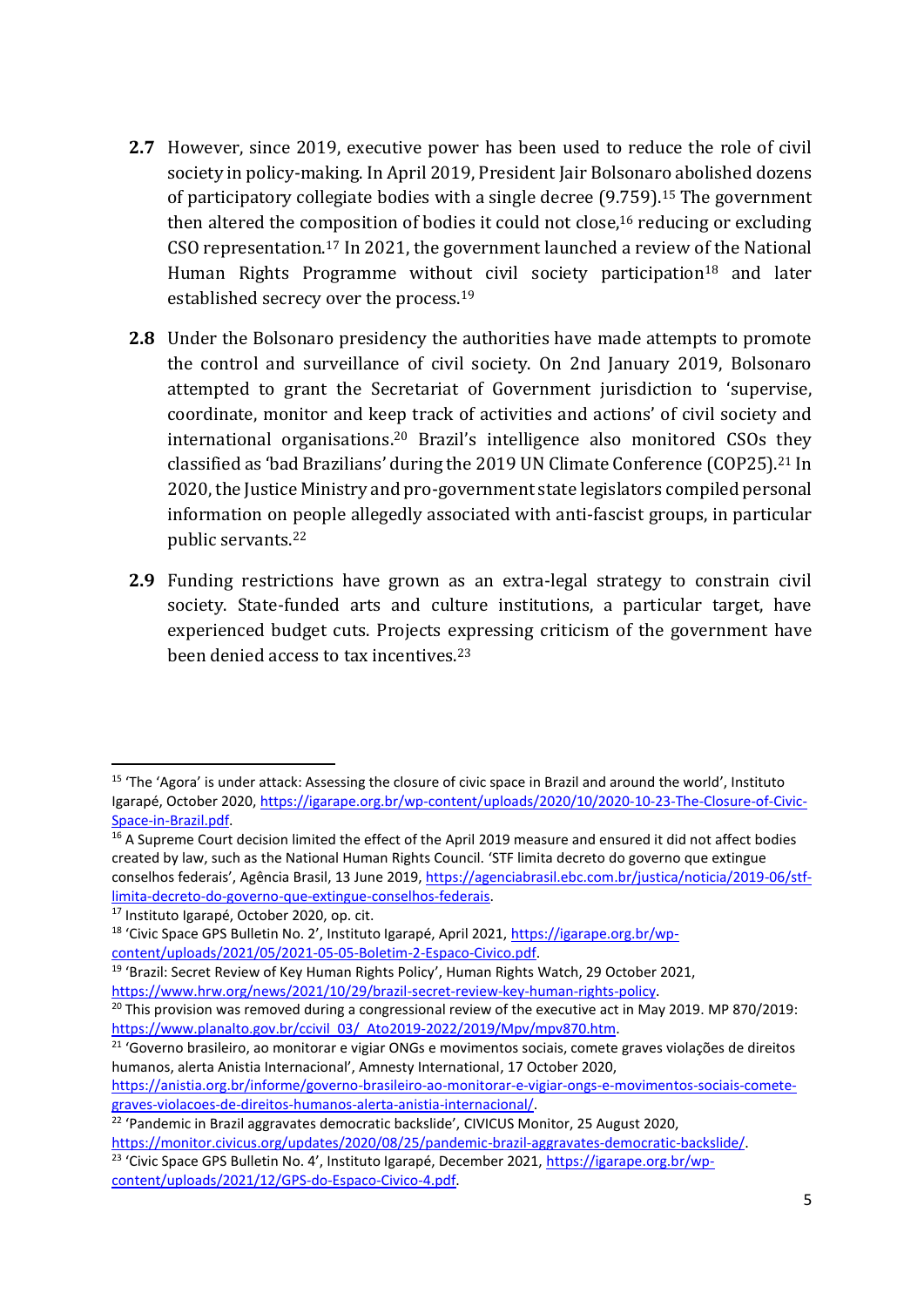- **2.10**These restrictions take place in the context of multiple attacks on democratic norms and institutions, through disinformation campaigns, political interference and power abuses.<sup>24</sup>
- **3. Harassment, intimidation and attacks against HRDs, civil society activists and journalists**
	- **3.1** Under Brazil's previous UPR examination, the government received 14 recommendations on the protection of HRDs, journalists and civil society. Among these, Brazil committed to 'strengthen the national programme for the protection of human rights defenders, in particular its funding and human resources' and to 'ensure that the deaths of human rights defenders are promptly and thoroughly investigated'. <sup>25</sup> All recommendations were accepted. However, the government has failed to operationalise 11 of these recommendations. One was fully implemented and two were partially implemented.
	- **3.2** Article 12 of the UN Declaration on Human Rights Defenders mandates states to take the necessary measures to ensure the protection of HRDs. The ICCPR further guarantees the freedoms of association, peaceful assembly and expression. In 2018, Brazil signed the Escazú Agreement<sup>26</sup> which contains specific provisions on environmental defenders' protection and access to justice. However, Brazil has yet to ratify the Agreement.<sup>27</sup>
	- **3.3** Brazil has a National Programme for the Protection of Human Rights Defenders, Communicators and Environmental Defenders (PPDDH). This mechanism is active in the country's 27 states. It should be executed in cooperation with state governments but separate agreements must be reached with each state authority. Where agreements are not formalised, the service is implemented by a CSO contracted by the federal government. Among states of the Amazon, only Maranhão and Pará have formalised agreements as of 2021. In Pará, the state where the highest numbers of HRD killings take place, the programme was interrupted between 2016 and 2019.<sup>28</sup>
	- **3.4** The PPDDH was established by decree; its lack of institutionalisation enables administrative discretion. From 2016 until 2021, civil society was excluded from

<sup>&</sup>lt;sup>24</sup> 'Civic Space GPS Bulletin No. 3', Instituto Igarapé, October 2021, [https://igarape.org.br/wp](https://igarape.org.br/wp-content/uploads/2021/10/2021-20-10-GPS-3-Espaco-CivicoEN-1.pdf)[content/uploads/2021/10/2021-20-10-GPS-3-Espaco-CivicoEN-1.pdf.](https://igarape.org.br/wp-content/uploads/2021/10/2021-20-10-GPS-3-Espaco-CivicoEN-1.pdf)

<sup>&</sup>lt;sup>25</sup> 136.119 and 136.112, A/HRC/36/11.

<sup>&</sup>lt;sup>26</sup> Regional Agreement on Access to Information, Public Participation and Justice in Environmental Matters in Latin America and the Caribbean.

<sup>&</sup>lt;sup>27</sup> Observatory on Principle 10 in Latin America and the Caribbean,

[https://observatoriop10.cepal.org/en/treaties/regional-agreement-access-information-public-participation](https://observatoriop10.cepal.org/en/treaties/regional-agreement-access-information-public-participation-and-justice-environmental)[and-justice-environmental.](https://observatoriop10.cepal.org/en/treaties/regional-agreement-access-information-public-participation-and-justice-environmental)

<sup>&</sup>lt;sup>28</sup> 'Guia de Proteção a Defensoras de Direitos Humanos e Meio Ambiente na Amazônia' (forthcoming), Instituto Igarapé, 2022.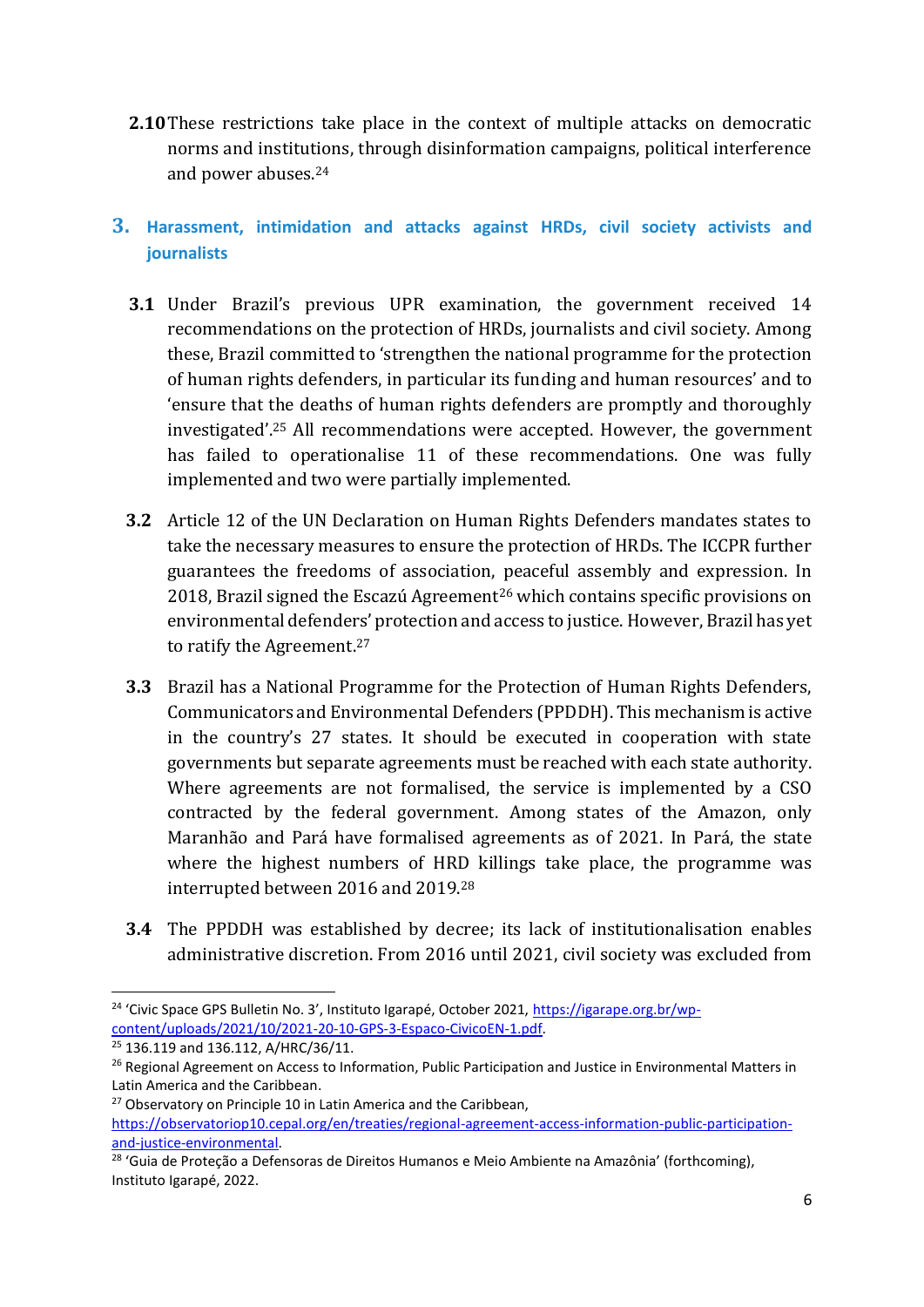the programme's decision-making body via decree. <sup>29</sup> In 2021, CSOs were reinstated as a minority in the Deliberative Council.<sup>30</sup> Restrictions on civil society participation and inadequate budgets continue to be challenges for the mechanism. The PPDDH's funding has remained well below its planned budget since 2019.<sup>31</sup>

- **3.5** While a 2007 executive act mandated the formulation of a plan with broader policy guidelines to protect HRDs, this has not happened. In May 2021, a court said the government must take steps for the elaboration of a plan. 32
- **3.6** Criminal legislation continues to be used against HRDs and activists in Brazil. Charges such as land invasion, criminal association and vandalism are among those commonly used, particularly against Indigenous, environmental and land rights defenders. Between 2017 and 2020, for example, multiple members of the traditional Quilombola community of Barra do Parateca in Bahia faced accusations of 'theft' and 'criminal association' by farmers and local authorities, in proceedings that were later dropped.<sup>33</sup> The context is one where the community's land titling process has dragged on for 15 years.<sup>34</sup>
- **3.7** Human rights lawyer José Vargas Sobrinho Junior has faced threats and criminalisation under trumped-up charges.<sup>35</sup> He has worked on high profile cases that challenge the interests of powerholders in Pará, such as the defence of victims of the 2017 extrajudicial execution of 10 rural workers by police in Pau D'Arco and the representation of the Kayapó Indigenous people against mining. On 1 January 2021, he was detained under accusations of participating in the disappearance of a former candidate for local office.<sup>36</sup> Specialists have expressed concern that these proceedings could be motivated by an attempt to thwart the Pau D'Arco case,<sup>37</sup>

 $^{29}$  In 2016, a decree (No. 8.724) created a Deliberative Council to steer the programme, but did not include civil society in its composition. Previously, CSOs had contributed to the PPDDH's coordination. Decreto № 8.724, 2016: [https://www.planalto.gov.br/ccivil\\_03/\\_Ato2015-2018/2016/Decreto/D8724.htm.](https://www.planalto.gov.br/ccivil_03/_Ato2015-2018/2016/Decreto/D8724.htm)

<sup>&</sup>lt;sup>30</sup> Decreto Nº 10.815, 2021: [https://www.in.gov.br/en/web/dou/-/decreto-n-10.815-de-27-de-setembro-de-](https://www.in.gov.br/en/web/dou/-/decreto-n-10.815-de-27-de-setembro-de-2021-348154009)[2021-348154009.](https://www.in.gov.br/en/web/dou/-/decreto-n-10.815-de-27-de-setembro-de-2021-348154009)

<sup>31</sup> 'Começo do fim? O pior momento do Programa de Proteção aos Defensores de Direitos Humanos, Comunicadores e Ambientalistas', Justiça Global and Terra de Direitos, December 2021, [http://www.global.org.br/wp-content/uploads/2021/12/comeco-do-fim-3.pdf.](http://www.global.org.br/wp-content/uploads/2021/12/comeco-do-fim-3.pdf)

<sup>32</sup> 'União deve elaborar plano de proteção a defensores de direitos humanos', Conjur,

[https://www.conjur.com.br/2021-mai-05/uniao-elaborar-plano-protecao-defensores-direitos-humanos.](https://www.conjur.com.br/2021-mai-05/uniao-elaborar-plano-protecao-defensores-direitos-humanos) <sup>33</sup> 'Vidas em luta: criminalização e violência contra defensoras e defensores de direitos humanos no Brasil', [https://comiteddh.org.br/wp-content/uploads/2020/12/Dossie-Vidas-em-Luta.pdf.](https://comiteddh.org.br/wp-content/uploads/2020/12/Dossie-Vidas-em-Luta.pdf)

<sup>34</sup> Barra do Parateca, Comitê Pró-Índio, [https://cpisp.org.br/barra-do-parateca/.](https://cpisp.org.br/barra-do-parateca/) <sup>35</sup> 'José Vargas Sobrinho Junior responds to criminal charges in freedom', Front Line Defenders, 17 February

<sup>2022,</sup> [https://www.frontlinedefenders.org/en/case/human-rights-lawyer-jose-vargas-sobrinho-junior](https://www.frontlinedefenders.org/en/case/human-rights-lawyer-jose-vargas-sobrinho-junior-detained)[detained.](https://www.frontlinedefenders.org/en/case/human-rights-lawyer-jose-vargas-sobrinho-junior-detained)

<sup>&</sup>lt;sup>36</sup> Later that month, he was placed under house arrest. In January 2022, house arrest was substituted by other precautionary measures. Front Line Defenders, Ibid.

<sup>&</sup>lt;sup>37</sup> AL BRA 2/2021, Mandates of the Special Rapporteur on the situation of human rights defenders; the Special Rapporteur on the issue of human rights obligations relating to the enjoyment of a safe, clean, healthy and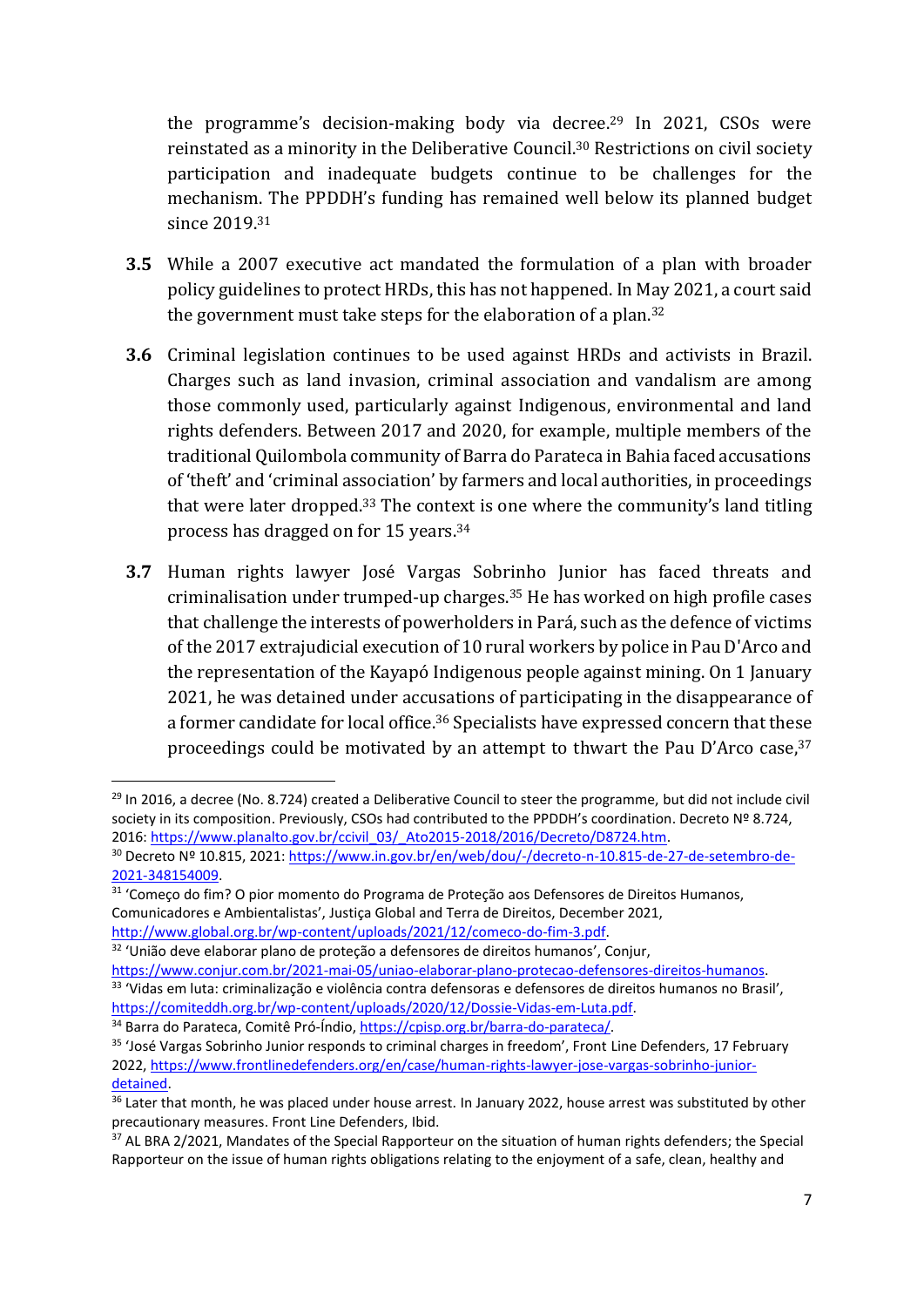and have highlighted that the civil police investigating Vargas are also accused of the massacre.<sup>38</sup> Vargas and another lawyer in the case have faced threats.<sup>39</sup> Shortly after Vargas' arrest, a key witness and survivor of the massacre was murdered.<sup>40</sup>

- **3.8** Trumped-up charges are used to delegitimise and obstruct defenders' work. On 26 November 2019, police in Pará arrested four volunteers with the Alter do Chão Forest Fire Brigade, accusing them of setting fires in a protected area to receive funding from international donors.<sup>41</sup> They were detained for three days and released with conditional measures. President Bolsonaro shared a video about the arrest, restating unfounded accusations that CSOs might be responsible for fires in the Amazon.<sup>42</sup> This caused a surge in online attacks calling the Brigade a 'terrorist association'. <sup>43</sup> While state police claimed to have proof incriminating the group, a parallel federal police investigation found no evidence. The Public Prosecutor-General's Office requested the investigation's dismissal, challenging state prosecutors for jurisdiction over the case.<sup>44</sup> By the end of 2021, this legal challenge had yet to be considered. Meanwhile, the group's equipment was still held by the authorities and the smear campaign against them continued.<sup>45</sup>
- **3.9** Journalists and communicators are subjected to long judicial proceedings in both civil and criminal courts. Defamation, libel and slander complaints against them are commonplace. From 2019, the authorities also resorted to the dictatorshipera National Security Law (LSN), which defines crimes against national security

[https://spcommreports.ohchr.org/TMResultsBase/DownLoadPublicCommunicationFile?gId=26003.](https://spcommreports.ohchr.org/TMResultsBase/DownLoadPublicCommunicationFile?gId=26003)

sustainable environment; and the Special Rapporteur on extrajudicial, summary or arbitrary executions, 8 February 2021,

<sup>&</sup>lt;sup>38</sup> ' Upcoming decision of habeas corpus on criminal case against human rights defender José Vargas Sobrinho Júnior', Front Line Defenders, 2 June 2021[, https://www.frontlinedefenders.org/en/case/human-rights-lawyer](https://www.frontlinedefenders.org/en/case/human-rights-lawyer-jose-vargas-sobrinho-junior-detained)[jose-vargas-sobrinho-junior-detained.](https://www.frontlinedefenders.org/en/case/human-rights-lawyer-jose-vargas-sobrinho-junior-detained)

<sup>&</sup>lt;sup>39</sup> 'Human Rights Defender Rivelino Zarpellon continues to face threats', CIVICUS Monitor, 21 June 2018, [https://monitor.civicus.org/updates/2018/06/21/human-rights-defender-rivelino-zarpellon-continues-face](https://monitor.civicus.org/updates/2018/06/21/human-rights-defender-rivelino-zarpellon-continues-face-threats/)[threats/.](https://monitor.civicus.org/updates/2018/06/21/human-rights-defender-rivelino-zarpellon-continues-face-threats/)

<sup>40</sup> 'Assassinato do defensor de direitos humanos e trabalhador rural sem-terra Fernando dos Santos Araújo', Front Line Defenders, 4 February 2021, [https://www.frontlinedefenders.org/pt/case/killing-human-rights](https://www.frontlinedefenders.org/pt/case/killing-human-rights-defender-and-landless-worker-fernando-dos-santos-ara%C3%BAjo)[defender-and-landless-worker-fernando-dos-santos-ara%C3%BAjo.](https://www.frontlinedefenders.org/pt/case/killing-human-rights-defender-and-landless-worker-fernando-dos-santos-ara%C3%BAjo)

<sup>&</sup>lt;sup>41</sup> 'Activists criminalised and continuous delegitimisation of press in Brazil', CIVICUS Monitor, 7 January 2020, [https://monitor.civicus.org/updates/2020/01/07/activists-criminalised-and-continuous-delegitimisation-press](https://monitor.civicus.org/updates/2020/01/07/activists-criminalised-and-continuous-delegitimisation-press-brazil/)[brazil/.](https://monitor.civicus.org/updates/2020/01/07/activists-criminalised-and-continuous-delegitimisation-press-brazil/)

<sup>&</sup>lt;sup>42</sup> 'Em outubro declarei que muitos focos de incêndios poderiam estar ligados a ONGs. Agora a polícia paraense prende alguns suspeitos pelo crime', jairbolsonaro, 27 November 2019, [https://twitter.com/jairbolsonaro/status/1199697700796665857.](https://twitter.com/jairbolsonaro/status/1199697700796665857)

<sup>&</sup>lt;sup>43</sup> 'Juiz estende prisão de voluntários de ONG de Alter do Chão em meio a protestos de ativistas', Joana Oliveira for El País, 28 November 2019, [https://brasil.elpais.com/brasil/2019-11-28/juiz-estende-prisao-de](https://brasil.elpais.com/brasil/2019-11-28/juiz-estende-prisao-de-voluntarios-de-ong-de-alter-do-chao-em-meio-a-protestos-de-ativistas.html)[voluntarios-de-ong-de-alter-do-chao-em-meio-a-protestos-de-ativistas.html.](https://brasil.elpais.com/brasil/2019-11-28/juiz-estende-prisao-de-voluntarios-de-ong-de-alter-do-chao-em-meio-a-protestos-de-ativistas.html)

<sup>44</sup> 'Justiça Federal arquiva inquérito sobre incêndios em Alter do Chão', Agência Brasil, February 2021, [https://agenciabrasil.ebc.com.br/geral/noticia/2021-02/justica-federal-arquiva-inquerito-sobre-incendios-em](https://agenciabrasil.ebc.com.br/geral/noticia/2021-02/justica-federal-arquiva-inquerito-sobre-incendios-em-alter-do-chao)[alter-do-chao.](https://agenciabrasil.ebc.com.br/geral/noticia/2021-02/justica-federal-arquiva-inquerito-sobre-incendios-em-alter-do-chao)

<sup>&</sup>lt;sup>45</sup> 'Defenders of our planet: resilience in the face of restrictions', CIVICUS, November 2021, [https://civicus.contentfiles.net/media/assets/file/DefendersOfOurPlanet.pdf.](https://civicus.contentfiles.net/media/assets/file/DefendersOfOurPlanet.pdf)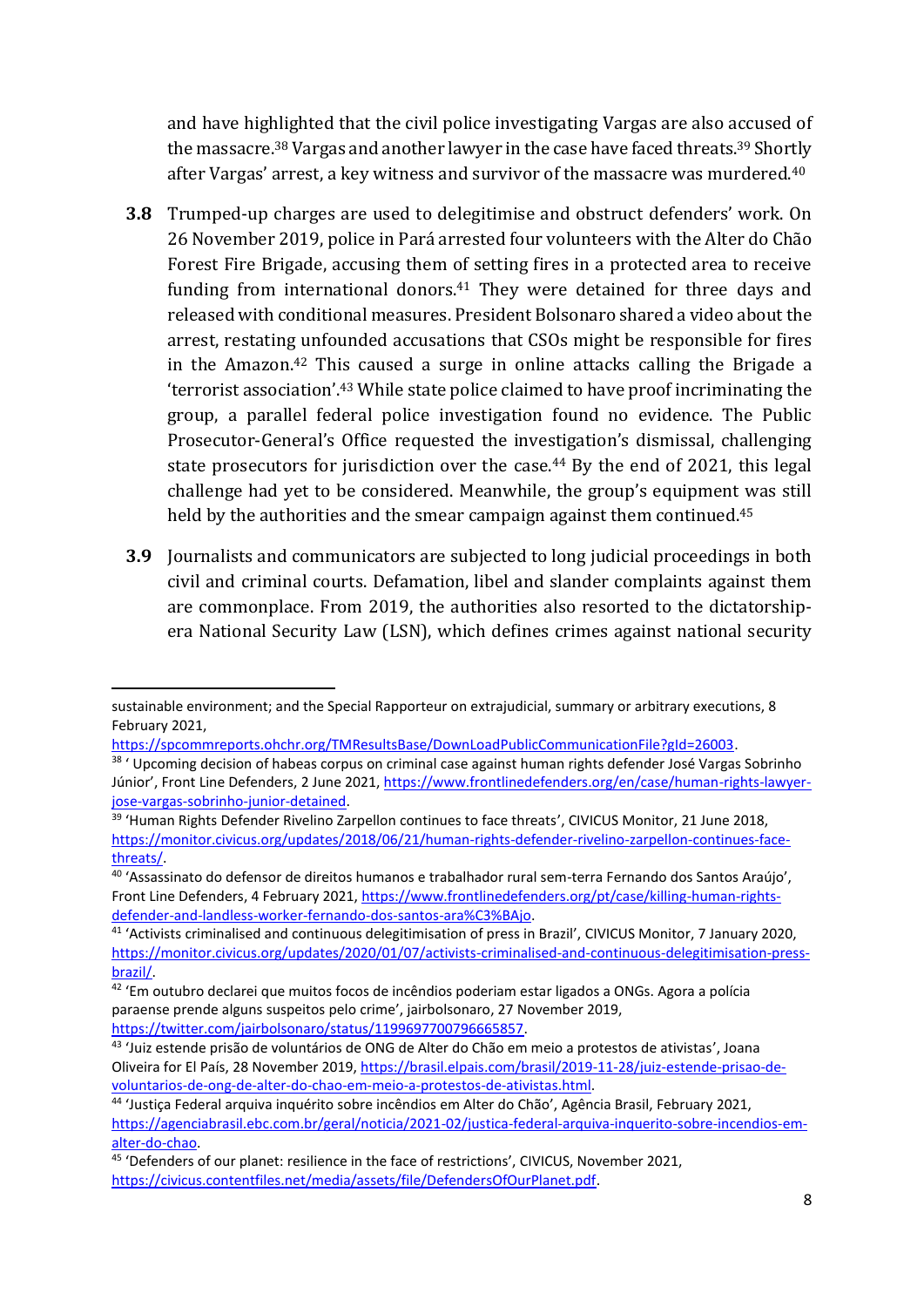and public order.<sup>46</sup> These included increased penalties for slander and defamation against the president, legislative leaders and Supreme Court justices. This law was used to conduct 77 investigations in 2019 and 2020, a 285 per cent increase in comparison with the previous two administrations.<sup>47</sup> Following widespread pressure, the LSN was repealed and replaced in 2021.<sup>48</sup>

- **3.10** Recent cases include the sentencing of two journalists by the electoral court to suspended jail time for defamation in 2019<sup>49</sup> and the arrest of sports blogger Paulo Cezar de Andrade Prado in 2021 for criminal defamation.<sup>50</sup> In notable cases under the LSN, in 2020 Brazil's Justice Minister requested investigations into two journalists and a cartoonist for slander and defamation of the president.<sup>51</sup>
- **3.11** HRDs and journalists in Brazil face a violent environment marked by stigmatisation, threats, harassment, physical attacks and killings. Monitoring by international watchdogs places Brazil in the 10 countries globally with the most killings of HRDs from 2017 to 2021. <sup>52</sup> Between January and December 2021, Instituto Igarapé recorded 325 cases of harassment and intimidation, and 39 physical attacks.<sup>53</sup>
- **3.12** LGBTQI+ defenders are particularly vulnerable to violence for both their activism and their identities. <sup>54</sup> The National Association of Travestis and Transsexual Persons reported that five trans and travesti defenders were killed in 2021, all of whom were Black. There were three killings in 2020 and four in 2019.<sup>55</sup>

[https://www.frontlinedefenders.org/sites/default/files/annual\\_report\\_digital.pdf.](https://www.frontlinedefenders.org/sites/default/files/annual_report_digital.pdf)

<sup>&</sup>lt;sup>46</sup> Law Nº 7.170 of 1983, [www.planalto.gov.br/ccivil\\_03/leis/l7170.htm.](http://www.planalto.gov.br/ccivil_03/leis/l7170.htm)

<sup>47</sup> 'Inquéritos como o do advogado na CNN duplicam e batem novo recorde sob Bolsonaro', Painel in Folha de S. Paulo, January 2021[, https://www1.folha.uol.com.br/colunas/painel/2021/01/inqueritos-com-base-na-lei](https://www1.folha.uol.com.br/colunas/painel/2021/01/inqueritos-com-base-na-lei-de-seguranca-nacional-duplicam-e-batem-novo-recorde-sob-bolsonaro.shtml)[de-seguranca-nacional-duplicam-e-batem-novo-recorde-sob-bolsonaro.shtml.](https://www1.folha.uol.com.br/colunas/painel/2021/01/inqueritos-com-base-na-lei-de-seguranca-nacional-duplicam-e-batem-novo-recorde-sob-bolsonaro.shtml)

<sup>&</sup>lt;sup>48</sup> Law Nº 14.197 of 2021, http://www.planalto.gov.br/ccivil 03/ ato2019-2022/2021/lei/L14197.htm.

<sup>&</sup>lt;sup>49</sup> 'Brazilian electoral court sentences 2 journalists to suspended jail time for defamation', Committee to Protect Journalists, 2 December 2019[, https://cpj.org/2019/12/brazilian-electoral-court-sentences-2](https://cpj.org/2019/12/brazilian-electoral-court-sentences-2-journalists/) [journalists/.](https://cpj.org/2019/12/brazilian-electoral-court-sentences-2-journalists/)

<sup>&</sup>lt;sup>50</sup> 'Blogueiro está preso há quase 1 mês, condenado por difamação', Brazilian Association of Investigative Journalism (ABRAJI), December 2018, [https://abraji.org.br/noticias/blogueiro-esta-preso-ha-quase-1-mes](https://abraji.org.br/noticias/blogueiro-esta-preso-ha-quase-1-mes-condenado-por-difamacao)[condenado-por-difamacao.](https://abraji.org.br/noticias/blogueiro-esta-preso-ha-quase-1-mes-condenado-por-difamacao)

<sup>51</sup> CIVICUS Monitor, 25 August 2020, op. cit.

<sup>52</sup> 'Global Analysis', Front Line Defenders 2018-2021:

[https://www.frontlinedefenders.org/sites/default/files/2021\\_global\\_analysis\\_-\\_final.pdf;](https://www.frontlinedefenders.org/sites/default/files/2021_global_analysis_-_final.pdf) [https://www.frontlinedefenders.org/sites/default/files/fld\\_global\\_analysis\\_2020.pdf;](https://www.frontlinedefenders.org/sites/default/files/fld_global_analysis_2020.pdf) https://www.frontlinedefenders.org/sites/default/files/global\_analysis\_2019\_web.pdf; [https://www.frontlinedefenders.org/sites/default/files/global\\_analysis\\_2018.pdf;](https://www.frontlinedefenders.org/sites/default/files/global_analysis_2018.pdf)

<sup>&</sup>lt;sup>53</sup> 'Civic Space GPS Bulletin No. 5', Instituto Igarapé, March 2022, [https://igarape.org.br/wp](https://igarape.org.br/wp-content/uploads/2022/03/Boletim-GPS-do-Espaco-Civico-5.pdf)[content/uploads/2022/03/Boletim-GPS-do-Espaco-Civico-5.pdf.](https://igarape.org.br/wp-content/uploads/2022/03/Boletim-GPS-do-Espaco-Civico-5.pdf)

<sup>&</sup>lt;sup>54</sup> 'Global Analysis 2019', Front Line Defenders, 2020,

[https://www.frontlinedefenders.org/sites/default/files/global\\_analysis\\_2019\\_web.pdf.](https://www.frontlinedefenders.org/sites/default/files/global_analysis_2019_web.pdf)

<sup>55</sup> 'Dossiê: assassinatos e violências contra travestis e transexuais brasileiras em 2021', ANTRA, 2022, [https://antrabrasil.files.wordpress.com/2022/01/dossieantra2022-web.pdf.](https://antrabrasil.files.wordpress.com/2022/01/dossieantra2022-web.pdf)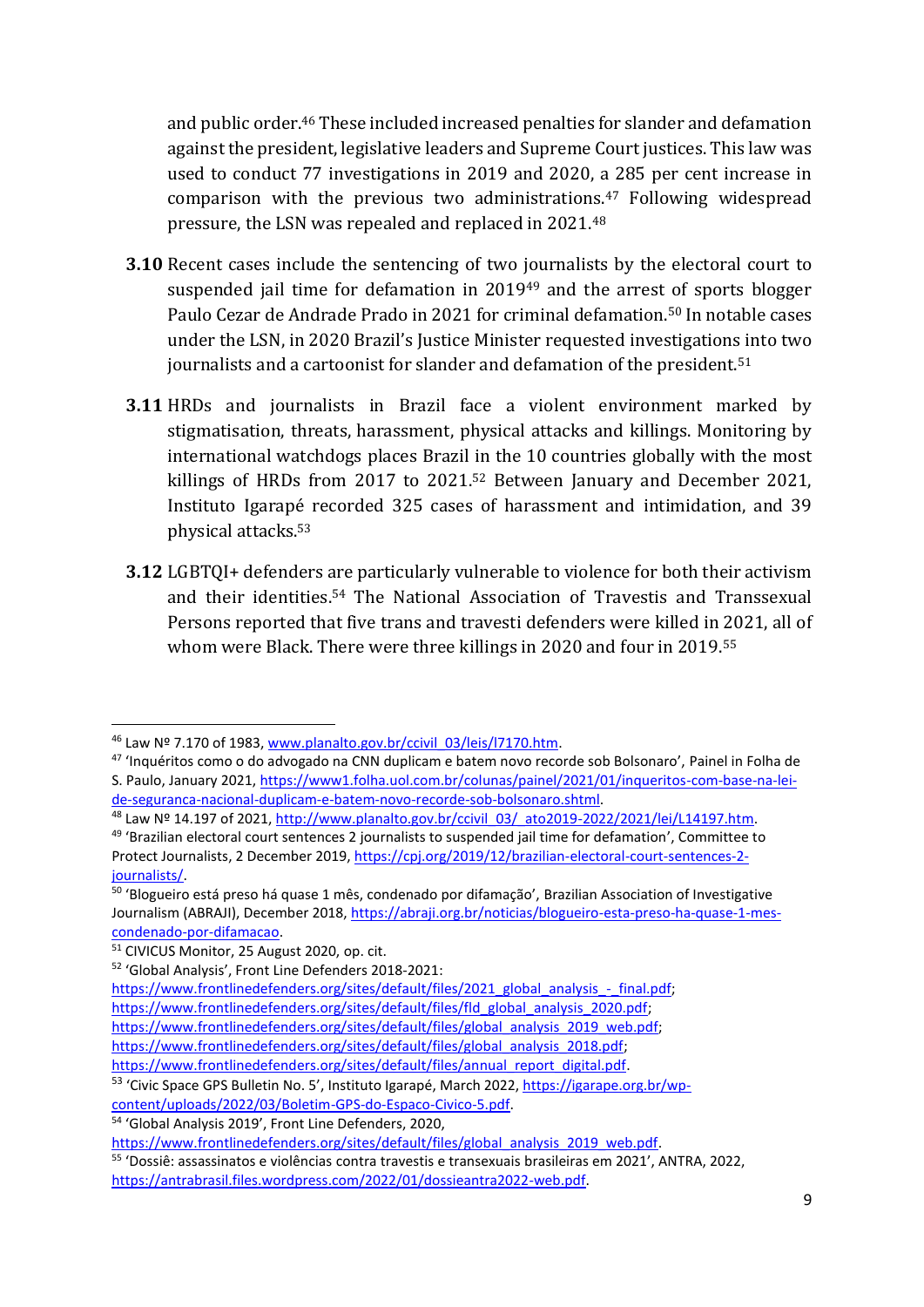- **3.13** Rising political violence has particularly impacted on women politicians, LGBTQI+ people, Black people and HRDs.<sup>56</sup> The emblematic case of the 2018 assassination of city councillor and Black feminist activist Marielle Franco remains one where impunity has prevailed. 57
- **3.14** Indigenous, land and environmental defenders also face acute risk. Between 2017 and 2020, Global Witness registered 121 murders of land and environmental defenders in Brazil.<sup>58</sup> Eight in every 10 women HRDs in the Brazilian Amazon report facing violence, particularly stigmatisation, physical and psychological violence, and threats against themselves and their families.<sup>59</sup> Impunity is widespread.<sup>60</sup>
- **3.15** Violence continues to be driven by land conflict,<sup>61</sup> further fuelled by the Bolsonaro government's efforts to dismantle environmental governance<sup>62</sup> and scale back on law enforcement against criminal activity such as illegal mining, logging and land grabbing.<sup>63</sup> As a result, criminal operations that openly attack Indigenous territories and threaten their leaders have grown. Attackers linked with illegal mining in Pará have raided and burnt houses belonging to Munduruku leaders, who reported that federal police evacuated the area and left them unprotected in 2021. 64
- **3.16** Communities and defenders are frequently systematically targeted and victims receive little support even when reporting multiple attacks. Between August 2018 and March 2020, five leaders of the Guajajara peoples in Maranhão were

<sup>56</sup> 'Global Analysis 2021', Front Line Defenders, February 2022,

[https://www.frontlinedefenders.org/sites/default/files/2021\\_global\\_analysis\\_-\\_final.pdf.](https://www.frontlinedefenders.org/sites/default/files/2021_global_analysis_-_final.pdf)

<sup>57</sup> 'Black feminist activist and politician assassinated in Rio de Janeiro', CIVICUS Monitor, 6 April 2018, [https://monitor.civicus.org/updates/2018/04/06/black-feminist-activist-and-politician-assassinated-rio-de](https://monitor.civicus.org/updates/2018/04/06/black-feminist-activist-and-politician-assassinated-rio-de-janeiro/)[janeiro/.](https://monitor.civicus.org/updates/2018/04/06/black-feminist-activist-and-politician-assassinated-rio-de-janeiro/)

<sup>58</sup> 'Land and environmental defenders: annual report', Global Witness, 2018 – 2021,

[https://www.globalwitness.org/en/campaigns/environmental-activists/land-and-environmental-defenders-](https://www.globalwitness.org/en/campaigns/environmental-activists/land-and-environmental-defenders-annual-report-archive/)

<sup>&</sup>lt;u>annual-report-archive/</u>.<br><sup>59</sup> 'Vitórias-régias na proteção dos direitos humanos e meio ambiente', Instituto Igarapé, January 2022, [https://igarape.org.br/temas/seguranca-climatica/defensoras-da-amazonia/.](https://igarape.org.br/temas/seguranca-climatica/defensoras-da-amazonia/)

<sup>&</sup>lt;sup>60</sup> 'Rainforest Mafias: How Violence and Impunity Fuel Deforestation in Brazil's Amazon', Human Rights Watch, September 2019, [https://www.hrw.org/report/2019/09/17/rainforest-mafias/how-violence-and-impunity](https://www.hrw.org/report/2019/09/17/rainforest-mafias/how-violence-and-impunity-fuel-deforestation-brazils-amazon)[fuel-deforestation-brazils-amazon.](https://www.hrw.org/report/2019/09/17/rainforest-mafias/how-violence-and-impunity-fuel-deforestation-brazils-amazon)

<sup>&</sup>lt;sup>61</sup> 'Global commodity traders are fuelling land conflicts in Brazil's Cerrado', Global Witness, November 2021, [https://www.globalwitness.org/en/campaigns/environmental-activists/global-commodity-traders-are-fuelling](https://www.globalwitness.org/en/campaigns/environmental-activists/global-commodity-traders-are-fuelling-land-conflicts-in-brazils-cerrado/)[land-conflicts-in-brazils-cerrado/.](https://www.globalwitness.org/en/campaigns/environmental-activists/global-commodity-traders-are-fuelling-land-conflicts-in-brazils-cerrado/)

 $62$  'Vidas em luta: criminalização e violência contra defensoras e defensores de direitos humanos no Brasil'. [https://comiteddh.org.br/wp-content/uploads/2020/12/Dossie-Vidas-em-Luta.pdf.](https://comiteddh.org.br/wp-content/uploads/2020/12/Dossie-Vidas-em-Luta.pdf)

<sup>&</sup>lt;sup>63</sup> Human Rights Watch, September 2019, op. cit.

<sup>&</sup>lt;sup>64</sup> "Estão enganando nosso povo", diz a liderança Maria Leusa Munduruku', Amazonia Real, 8 June 2021, [https://amazoniareal.com.br/estao-enganando-nosso-povo-diz-maria-leusa-munduruku-lideranca-que-teve](https://amazoniareal.com.br/estao-enganando-nosso-povo-diz-maria-leusa-munduruku-lideranca-que-teve-casa-incendiada-por-garimpeiros/)[casa-incendiada-por-garimpeiros/.](https://amazoniareal.com.br/estao-enganando-nosso-povo-diz-maria-leusa-munduruku-lideranca-que-teve-casa-incendiada-por-garimpeiros/)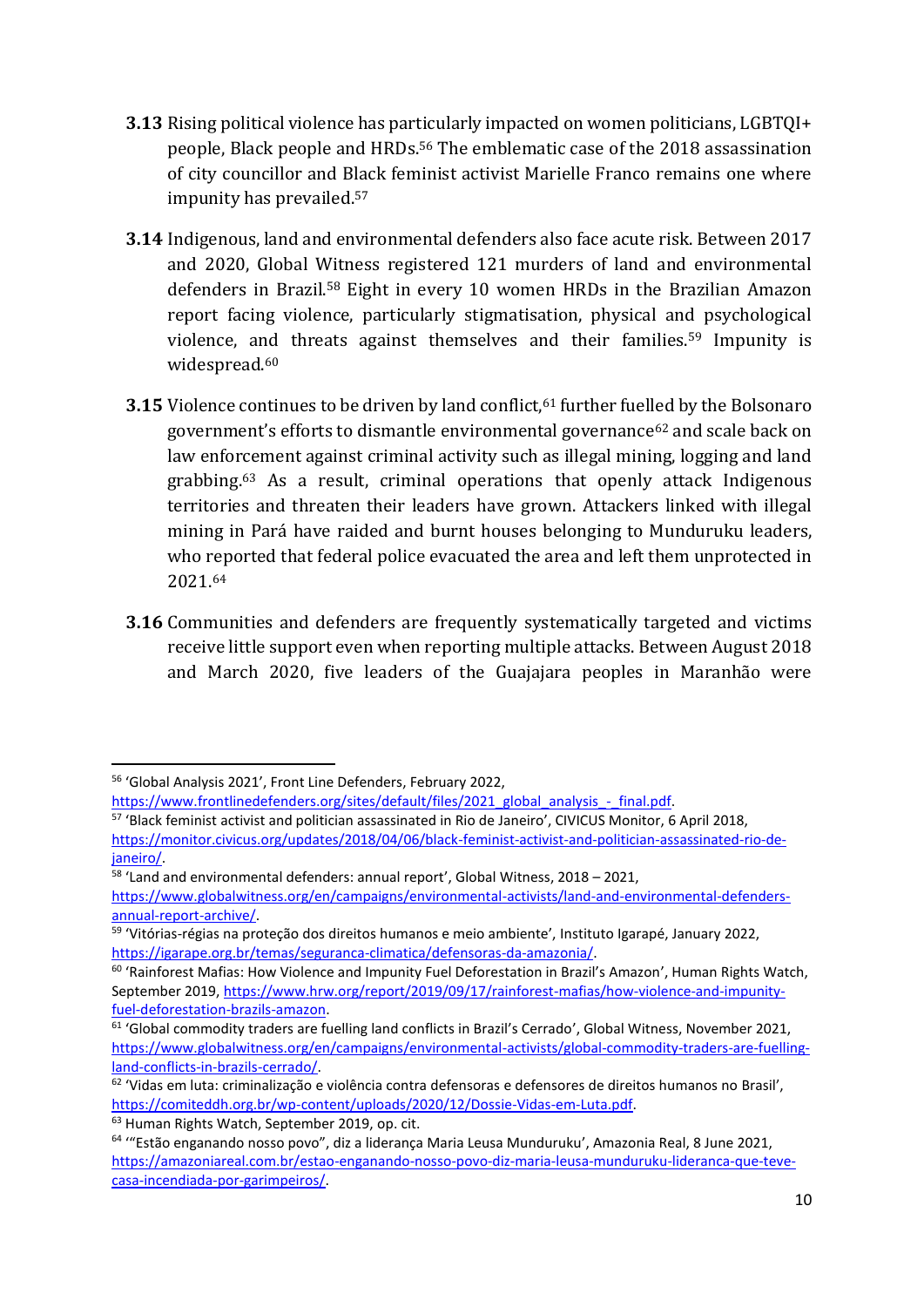murdered.<sup>65</sup> The lack of government response led the Indigenous Peoples' Articulation (APIB) to request support in April 2020 from the Inter-American Commission on Human Rights in demanding a response to the escalating violence.<sup>66</sup> Meanwhile, APIB leader Sônia Guajajara faced a complaint filed by the country's Indigenous affairs agency over alleged slander of President Bolsonaro, based on her testimony about neglect and institutional violence against Indigenous peoples. A judge later halted the police probe, saying in court documents that its main goal was to silence APIB.<sup>67</sup>

- **3.17** Journalists face violence for reporting on rights violations, denouncing corruption, investigating organised crime and criticising the authorities. In a notable case, on 26 October 2020, Romano dos Anjos, a journalist with Imperial TV, was kidnapped from his home in Roraima state and violently assaulted. He had exposed corruption and public mismanagement. Police investigations indicated the abduction was masterminded by a state assembly representative and carried out by military police officers.<sup>68</sup>
- **3.18** Radio journalist Jairo de Sousa was executed by armed assailants on 21 June 2018 as he arrived at the headquarters of Rádio Pérola in Pará. Sousa reported on corruption, homicide and drug trafficking. A police investigation showed that the killing was ordered by a city council member in coordination with criminal groups. Prosecutors charged the councillor and 10 others with homicide.<sup>69</sup> The resolution of Sousa's case was an exception: Brazil ranks eighth in the Committee to Protect Journalists' Global Impunity Index. Between 2011 and 2021 at least 14 cases of murdered journalists were left unsolved in Brazil.<sup>70</sup>
- **3.19** Harassment and smear campaigns against journalists, particularly women journalists, have been encouraged by high-ranking authorities in the government.<sup>71</sup> Reporters Without Borders (RSF) showed that members of the Bolsonaro family were responsible for hundreds of attacks on the press in 2020

<sup>65</sup> 'Brazil continues to be a hostile place for journalists, two killed in recent months', CIVICUS Monitor, 19 September 2021, [https://monitor.civicus.org/updates/2018/09/19/two-journalists-killed-less-month/;](https://monitor.civicus.org/updates/2018/09/19/two-journalists-killed-less-month/) 'Brazil: defenders vilified and criminalised, censorship and attacks against media on the rise', CIVICUS Monitor, 31 October 2019, [https://monitor.civicus.org/updates/2019/10/31/brazil-defenders-vilified-and-criminalised](https://monitor.civicus.org/updates/2019/10/31/brazil-defenders-vilified-and-criminalised-censorship-and-attacks-against-media-rise/)[censorship-and-attacks-against-media-rise/;](https://monitor.civicus.org/updates/2019/10/31/brazil-defenders-vilified-and-criminalised-censorship-and-attacks-against-media-rise/) CIVICUS Monitor, 25 August 2020, op. cit.

<sup>&</sup>lt;sup>66</sup> 'Apib faz apelo à CIDH em favor do povo Guajajara', APIB, 9 April 2019, [https://apib.info/2020/04/09/apib](https://apib.info/2020/04/09/apib-faz-apelo-a-cidh-em-favor-do-povo-guajajara/)[faz-apelo-a-cidh-em-favor-do-povo-guajajara/.](https://apib.info/2020/04/09/apib-faz-apelo-a-cidh-em-favor-do-povo-guajajara/)

<sup>67</sup> 'Dictatorship-era National Security Law used to intimidate critics in Brazil', CIVICUS Monitor, 11 May 2021, [https://monitor.civicus.org/updates/2021/05/11/dictatorship-era-national-security-law-used-intimidate](https://monitor.civicus.org/updates/2021/05/11/dictatorship-era-national-security-law-used-intimidate-critics-brazil/)[critics-brazil/.](https://monitor.civicus.org/updates/2021/05/11/dictatorship-era-national-security-law-used-intimidate-critics-brazil/)

<sup>68</sup> CIVICUS Monitor, 18 January 2022, op. cit.

<sup>69</sup> Committee to Protect Journalists, [https://cpj.org/data/people/jairo-souza/.](https://cpj.org/data/people/jairo-souza/)

<sup>&</sup>lt;sup>70</sup> 'Killers of journalists still get away with murder', Committee to Protect Journalists, 28 October 2021, [https://cpj.org/reports/2021/10/killers-of-journalists-still-get-away-with-murder/.](https://cpj.org/reports/2021/10/killers-of-journalists-still-get-away-with-murder/)

<sup>&</sup>lt;sup>71</sup> 'RSF tallied 580 attacks against media in Brazil in 2020', Reporters Without Borders, 22 January 2021, [https://rsf.org/en/reports/rsf-tallied-580-attacks-against-media-brazil-2020.](https://rsf.org/en/reports/rsf-tallied-580-attacks-against-media-brazil-2020)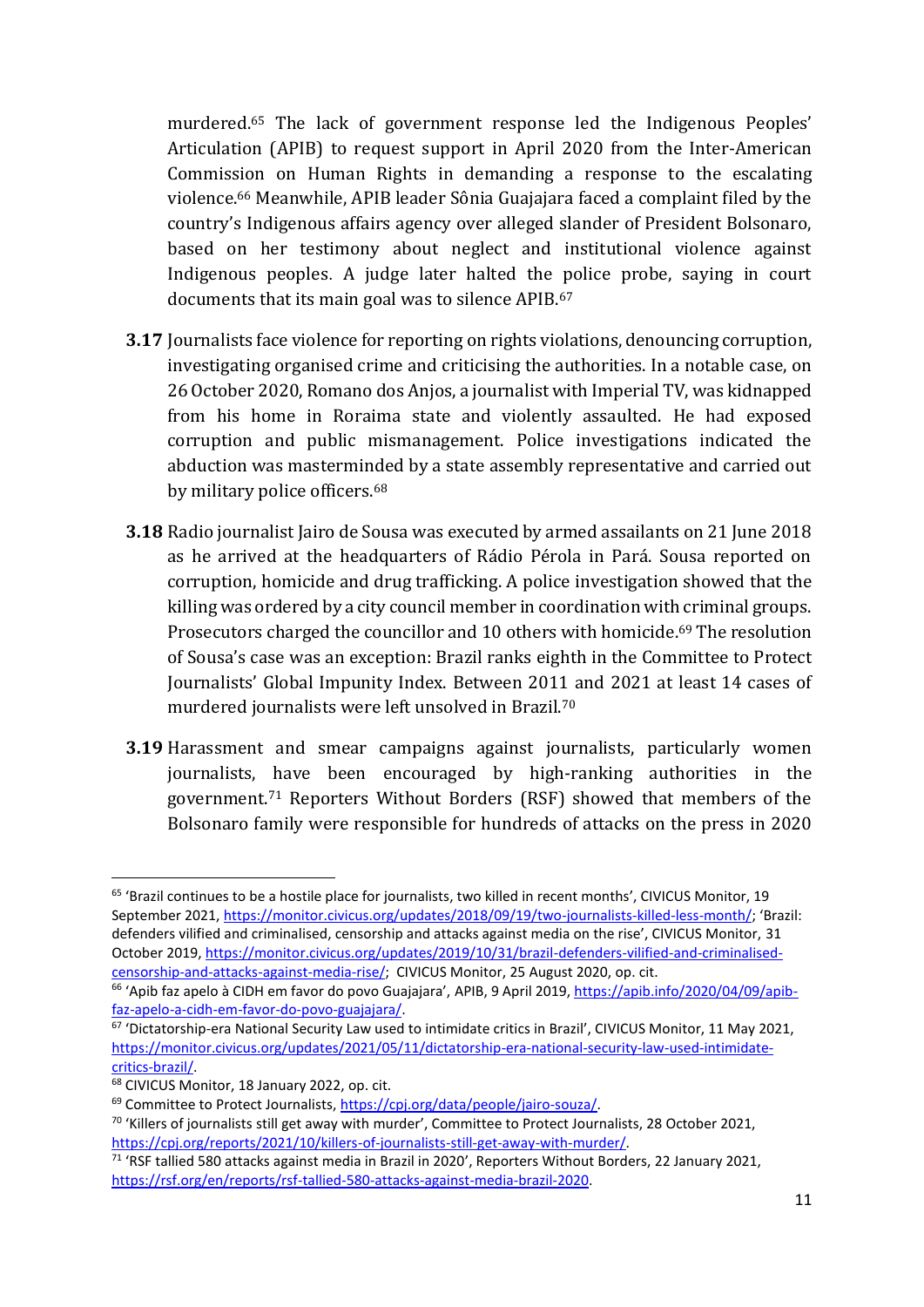and 2021.<sup>72</sup> These range from stigmatisation of the press to personal insults, which often generate an avalanche of online and offline attacks. Journalist Patrícia Campos Mello, who reported on disinformation campaigns during the 2018 elections, has faced years of cyber harassment, threats and misogynistic insults from government supporters.<sup>73</sup>

**3.20** In a positive development, in June 2021 the Supreme Court ruled to hold the state accountable in cases of journalists being injured by law enforcement officers while covering demonstrations. The decision determined that São Paulo state must pay compensation to photojournalist Alex Silveira, who in 2000 was left blind in one eye after being shot with a rubber bullet by military police. The ruling overturned a decision by a lower court, which had concluded that the journalist put himself at risk and was responsible for his own injuries.<sup>74</sup>

#### **4. Freedom of expression, media freedom and access to information**

- **4.1** Under the 3rd UPR cycle, the government did not receive any recommendations relating to the freedom of expression, media freedom and access to information.
- **4.2** Article 19 of the ICCPR guarantees the right to the freedoms of expression and opinion. Articles 5 and 220 of Brazil's Constitution also guarantee the right to the freedom of expression. In practice, this right is constrained by legislation and extra-legal practices such as censorship and judicial harassment. Respect for the freedom of expression in Brazil has sharply deteriorated in the past five years.
- **4.3** Law No. 12.527 of 2011 recognises access to information as a right and creates an oversight body to guarantee its implementation.<sup>75</sup> The use of the internet in Brazil has been governed by civil rights-based framework, Marco Civil da Internet (Law No. 12.965), since 2014.<sup>76</sup> This legislation was complemented by the 2018 General Data Protection Law (LGPD, No. 13.709).<sup>77</sup>
- **4.4** Following widespread disinformation campaigns in the 2018 election, <sup>78</sup> a number of legal and judicial responses have been considered. A draft law (No. 2.630), known as the 'Fake News Bill', was introduced in April 2020, raising concern about

<sup>73</sup> Reporters Without Borders, 22 January 2021, op. cit.

<sup>&</sup>lt;sup>72</sup> 'Bolsonaro family vents more anger than ever on Brazil's media', Reporters Without Borders, 27 July 2021, [https://rsf.org/en/reports/bolsonaro-family-vents-more-anger-ever-brazils-media.](https://rsf.org/en/reports/bolsonaro-family-vents-more-anger-ever-brazils-media)

<sup>74</sup> 'Brazil's civic space in dispute amid democratic backsliding', CIVICUS Monitor, 19 August 2021, [https://monitor.civicus.org/updates/2021/08/19/brazils-civic-space-dispute-amid-democratic-backsliding/.](https://monitor.civicus.org/updates/2021/08/19/brazils-civic-space-dispute-amid-democratic-backsliding/)

 $75$  Law No. 12.527 of 2011: [https://www.planalto.gov.br/ccivil\\_03/\\_ato2011-2014/2011/lei/l12527.htm.](https://www.planalto.gov.br/ccivil_03/_ato2011-2014/2011/lei/l12527.htm) <sup>76</sup> Law No. 12.965 of 2014[: https://www.planalto.gov.br/ccivil\\_03/\\_ato2011-2014/2014/lei/l12965.htm.](https://www.planalto.gov.br/ccivil_03/_ato2011-2014/2014/lei/l12965.htm)

<sup>77</sup> Law No. 13.709 of 2018[: https://www.planalto.gov.br/ccivil\\_03/\\_ato2015-2018/2018/lei/l13709.htm.](https://www.planalto.gov.br/ccivil_03/_ato2015-2018/2018/lei/l13709.htm)

<sup>&</sup>lt;sup>78</sup> 'Íntegra das fake news das eleições de 2018 no Brasil', Dourado, Tatiana Maria Silva; dos Santos, João Guilherme; Cerqueira Lima, Juliana; Teles, Alexandre; Santos de Almeida, Benedita (2020), Mendeley Data, v. 1, 2020. DOI: [http://dx.doi.org/10.17632/fr8wy3fpyz.1.](http://dx.doi.org/10.17632/fr8wy3fpyz.1)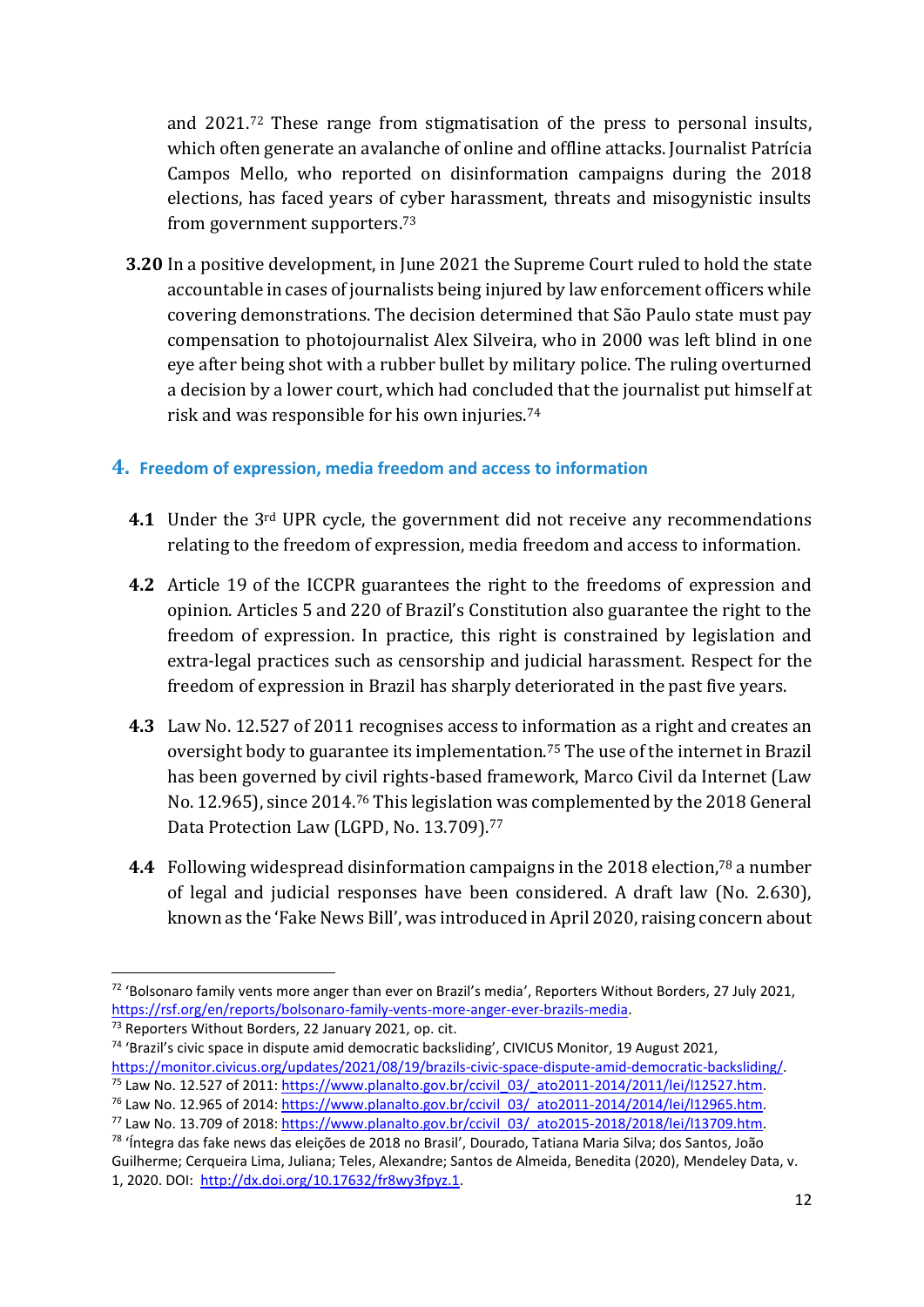the potential negative impacts on the freedom of expression and data privacy.<sup>79</sup> Modifications were made and a new version was presented in October 2021. 80 However, concerns remain, and more consultation is needed to ensure that the regulation does not restrict or enable the repression of fundamental freedoms.

- **4.5** Chapter 5 of the Brazilian Criminal Code defines calumny, defamation and slander as criminal offences punishable with fines and imprisonment.<sup>81</sup> Law 13.834 of 2019 also amended the Electoral Code to include 'slanderous denunciation with electoral objective' as a criminal offence punishable with up to eight years of imprisonment. <sup>82</sup> Both civil and criminal statutes are used to file defamation suits.<sup>83</sup> Before being repealed, the National Security Law had also been used, particularly during the COVID-19 pandemic, to intimidate critics of the authorities through investigations for defamation.<sup>84</sup>
- **4.6** Powerholders in Brazil often use judicial harassment to intimidate and impose financial costs on critics. Economist Ricardo Sennes faced dozens of lawsuits in 35 municipalities after commenting on the Bolsonaro government's retraction of gun control regulation in 2020.<sup>85</sup> A magistrate in one of the cases said the action was 'clearly intended to intimidate and generate spending and inconvenience'. 86
- **4.7** Judicial censorship continues to be used by powerholders to force media to redact and suppress information.<sup>87</sup> In September 2020, for example, a city court in Rio de Janeiro ordered a digital news outlet to take down 11 articles related to alleged corruption practices in an investment bank.<sup>88</sup>

[https://www.camara.leg.br/proposicoesWeb/prop\\_mostrarintegra?codteor=2097604&filename=Tramitacao-](https://www.camara.leg.br/proposicoesWeb/prop_mostrarintegra?codteor=2097604&filename=Tramitacao-REL+1/2021+GTNET)[REL+1/2021+GTNET.](https://www.camara.leg.br/proposicoesWeb/prop_mostrarintegra?codteor=2097604&filename=Tramitacao-REL+1/2021+GTNET)

<sup>81</sup> Brazilian Criminal Code,

<sup>79</sup> 'Os Desafios da Câmara dos Deputados no PL das Fake News', Coalizão Direitos na Rede, 6 July 2020, [https://direitosnarede.org.br/2020/07/06/os-desafios-da-camara-dos-deputados-no-pl-das-fake-news/.](https://direitosnarede.org.br/2020/07/06/os-desafios-da-camara-dos-deputados-no-pl-das-fake-news/)

<sup>80 &#</sup>x27;Report From The Working Group On The Improvement Of The Brazilian Legislation - Internet', 28 October 2021,

[https://www2.senado.leg.br/bdsf/bitstream/handle/id/529748/codigo\\_penal\\_1ed.pdf.](https://www2.senado.leg.br/bdsf/bitstream/handle/id/529748/codigo_penal_1ed.pdf)

<sup>82</sup> Law No. 13.834 of 2019[: http://www.planalto.gov.br/ccivil\\_03/\\_ato2019-2022/2019/lei/L13834.htm.](http://www.planalto.gov.br/ccivil_03/_ato2019-2022/2019/lei/L13834.htm) 83 'In Brazil, outdated defamation laws and costly court cases used to pressure critics', Committee to Protect Journalists, April 2017[: https://cpj.org/2017/04/in-brazil-outdated-defamation-laws-and-costly-cour/.](https://cpj.org/2017/04/in-brazil-outdated-defamation-laws-and-costly-cour/)

<sup>84 &#</sup>x27;Brazil: Crackdown on Critics of Covid-19 Response', Human Rights Watch, 28 January 2021, [https://www.hrw.org/news/2021/01/28/brazil-crackdown-critics-covid-19-response.](https://www.hrw.org/news/2021/01/28/brazil-crackdown-critics-covid-19-response)

<sup>85</sup> 'Presidente da ABI, Paulo Jeronimo palestra na Associação Nacional dos Procuradores da República', Associação Brasileira de Imprensa, 12 December 2021, [http://www.abi.org.br/198267-2/.](http://www.abi.org.br/198267-2/)

<sup>&</sup>lt;sup>86</sup> 'Ricardo Sennes sofre perseguição judicial por comentário sobre posse de armas', Victor Felix in Portal dos Jornalistas, 25 August 2020, [https://www.portaldosjornalistas.com.br/ricardo-sennes-sofre-perseguicao](https://www.portaldosjornalistas.com.br/ricardo-sennes-sofre-perseguicao-judicial-por-comentario-sobre-posse-de-armas/)[judicial-por-comentario-sobre-posse-de-armas/.](https://www.portaldosjornalistas.com.br/ricardo-sennes-sofre-perseguicao-judicial-por-comentario-sobre-posse-de-armas/)

<sup>87 &#</sup>x27;Brazil quarterly analysis: media face censorship on multiple fronts', Reporters Without Borders, 19 October 2020, [https://rsf.org/en/news/brazil-quarterly-analysis-media-face-censorship-multiple-fronts.](https://rsf.org/en/news/brazil-quarterly-analysis-media-face-censorship-multiple-fronts)

<sup>88 &#</sup>x27;Closing civic space in Brazil: censorship, harassment and attacks on journalists and activists', CIVICUS Monitor, 18 December 2020, [https://monitor.civicus.org/updates/2020/12/18/closing-civic-space-brazil](https://monitor.civicus.org/updates/2020/12/18/closing-civic-space-brazil-censorship-harassment-and-attacks-journalists-and-activists/)[censorship-harassment-and-attacks-journalists-and-activists/.](https://monitor.civicus.org/updates/2020/12/18/closing-civic-space-brazil-censorship-harassment-and-attacks-journalists-and-activists/)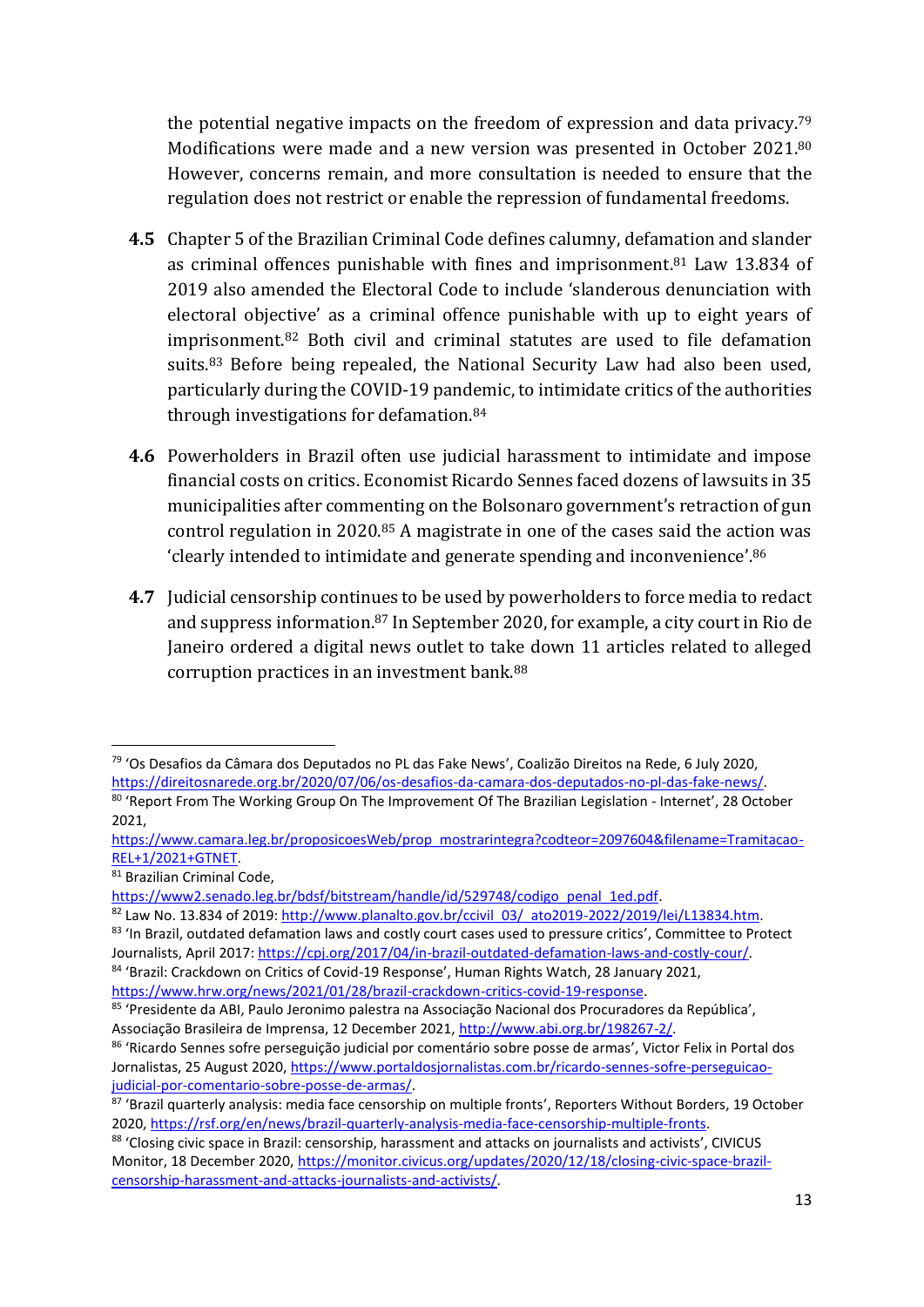- **4.8** A report by the National Journalists Federation counted 138 complaints about censorship or interference by the government from January 2019 to June 2020, most often targeting coverage of politics and human rights. <sup>89</sup> Content related to LGBTQI+ rights was frequently targeted. In 2020, a federal grant for films was suspended from funding productions with LGBTQI+ rights themes. It was reinstated after courts ruled that the suspension amounted to censorship.<sup>90</sup> Several similar cases have taken place at federal,  $91$  state  $92$  and municipal  $93$  levels.
- **4.9** The education, academic and scientific sectors have also been affected by censorship. In 2021, two publicly-funded scientific institutes adopted internal regulations to allow prior censorship of its scientists' publications, determined by politically appointed officials.<sup>94</sup> Researchers and academics in Brazil have reported that harassment has forced them to self-censor since 2019. 95
- **4.10**Surveillance and privacy remain prominent concerns of Brazilian rights groups. Both the public and private sectors adopt surveillance technologies, citing reasons such as public safety and fraud detection.<sup>96</sup> Facial recognition technologies were adopted, for example, by the São Paulo Metro network, without the consent of its users. <sup>97</sup> Civil society groups took the issue to court and, in March 2022, a court decision recognised that this surveillance system could impact users' fundamental rights. <sup>98</sup> According to Access Now, several states in the northeast and southeast have heavily promoted the use of such technologies. Inaccuracy in these

<sup>89</sup> '2º Dossiê Censura EBC', GT Censura : Comissão de Empregados da EBC, Sindicatos dos Jornalistas DF, Rio e SP, Sindicatos dos Radialistas DF, RJ e SP, Federação Nacional dos Jornalistas (FENAJ), September 2020, [https://fenaj.org.br/wp-content/uploads/2020/09/Dossie\\_Censura\\_EBC\\_2020.pdf.](https://fenaj.org.br/wp-content/uploads/2020/09/Dossie_Censura_EBC_2020.pdf)

<sup>90</sup> Instituto Igarapé, October 2020, op. cit.

<sup>&</sup>lt;sup>91</sup> In 2019, a competition rewarding excellence in television was also suspended over controversy around the categories of gender and sexual diversity. Brazil's then-special secretary for culture resigned in protest at the federal government's censorship attempts. CIVICUS Monitor, 31 October 2019, op. cit. 92 CIVICUS Monitor, 11 May 2021, op. cit.

<sup>93</sup> CIVICUS Monitor, 31 October 2019, op. cit.

<sup>94 &#</sup>x27;Ascema Nacional denuncia mais uma tentativa de censura no ICMBio', Ascema Nacional, 12 March 2021, [http://www.ascemanacional.org.br/ascema-nacional-denuncia-mais-uma-tentativa-de-censura-no-icmbio/;](http://www.ascemanacional.org.br/ascema-nacional-denuncia-mais-uma-tentativa-de-censura-no-icmbio/) 'IPEA cria censura prévia para divulgação de pesquisas científicas', Pacto pela Democracia, 16 March 2021, [https://www.diariodeataques.org/blog/ipea-cria-censura-previa-para-divulgacao-de-pesquisas-cientificas.](https://www.diariodeataques.org/blog/ipea-cria-censura-previa-para-divulgacao-de-pesquisas-cientificas) <sup>95</sup> 'Researchers face attacks from Bolsonaro regime', Herton Escobar in Science, 16 April 2021, [https://www.science.org/doi/10.1126/science.372.6539.225.](https://www.science.org/doi/10.1126/science.372.6539.225)

<sup>96 &#</sup>x27;Reconhecimento facial no Brasil', Instituto Igarapé, 2020[, https://igarape.org.br/infografico](https://igarape.org.br/infografico-reconhecimento-facial-no-brasil/)[reconhecimento-facial-no-brasil/.](https://igarape.org.br/infografico-reconhecimento-facial-no-brasil/)

<sup>97 &#</sup>x27;Metrô de SP é alvo de ação inédita que pede fim do reconhecimento facial', Leonardo Sakamoto, 3 March 2022, [https://noticias.uol.com.br/colunas/leonardo-sakamoto/2022/03/03/metro-de-sp-e-alvo-de-acao](https://noticias.uol.com.br/colunas/leonardo-sakamoto/2022/03/03/metro-de-sp-e-alvo-de-acao-inedita-que-pede-fim-do-reconhecimento-facial.htm?aff_source=56d95533a8284936a374e3a6da3d7996)[inedita-que-pede-fim-do-reconhecimento-facial.htm?aff\\_source=56d95533a8284936a374e3a6da3d7996.](https://noticias.uol.com.br/colunas/leonardo-sakamoto/2022/03/03/metro-de-sp-e-alvo-de-acao-inedita-que-pede-fim-do-reconhecimento-facial.htm?aff_source=56d95533a8284936a374e3a6da3d7996)

<sup>&</sup>lt;sup>98</sup> 'SP: Justiça proíbe que metrô utilize sistema de reconhecimento facial', Agência Brasil, 23 March 2022, [https://agenciabrasil.ebc.com.br/geral/noticia/2022-03/sp-justica-proibe-que-metro-utilize-sistema-de](https://agenciabrasil.ebc.com.br/geral/noticia/2022-03/sp-justica-proibe-que-metro-utilize-sistema-de-reconhecimento-facial)[reconhecimento-facial.](https://agenciabrasil.ebc.com.br/geral/noticia/2022-03/sp-justica-proibe-que-metro-utilize-sistema-de-reconhecimento-facial)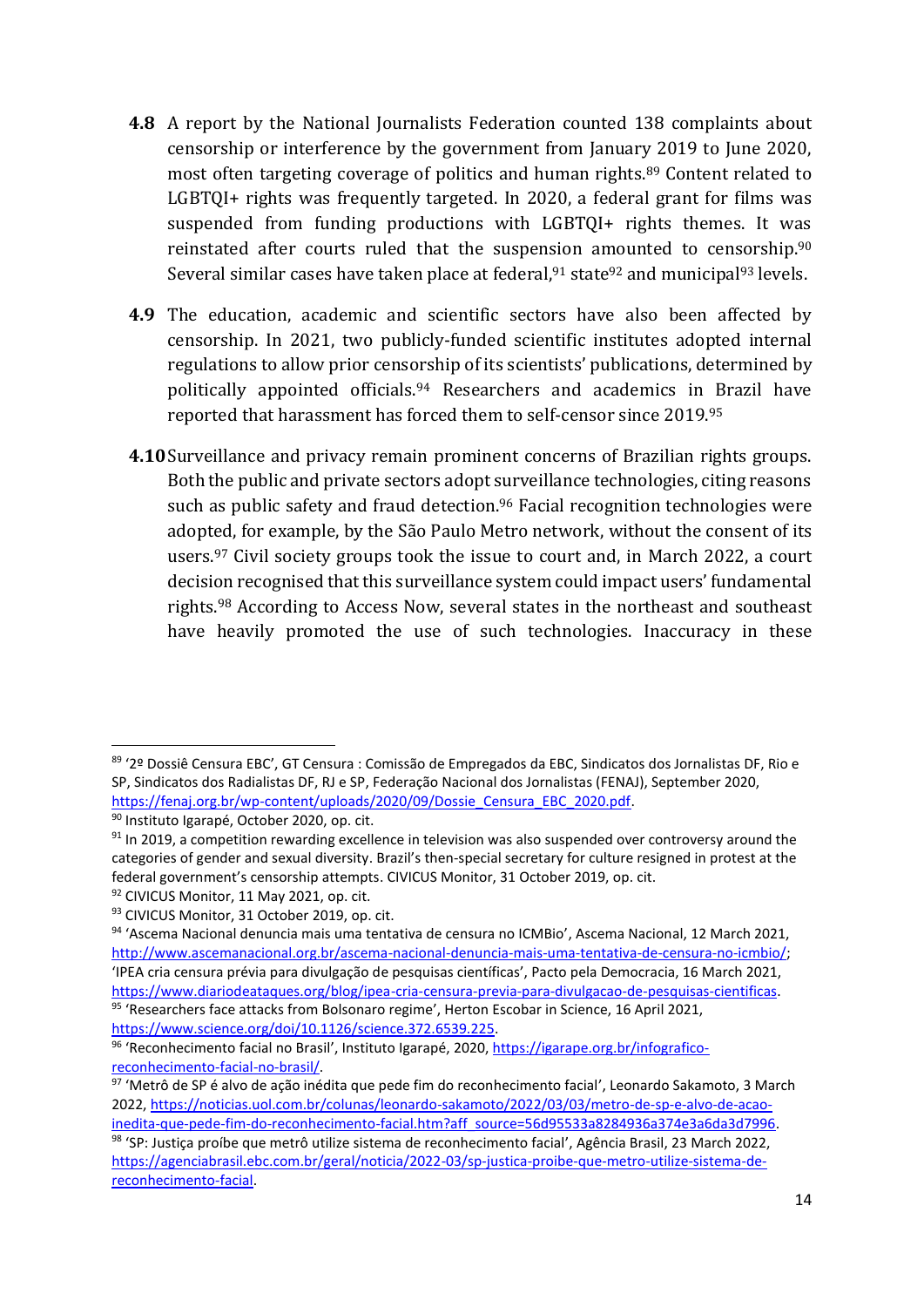recognition systems may contribute to discrimination, in particular through misidentification of people of colour and trans and non-binary people. 99

- **4.11** Despite legal protections on access to information, since 2019 this right has been challenged via executive acts. For instance, President Bolsonaro attempted to enable a wide range of officials and civil servants to classify public information<sup>100</sup> and to suspend response to public information requests during the COVID-19 pandemic.<sup>101</sup> In both cases, executive measures were later overturned by other government branches.<sup>102</sup>
- **4.12** The government has continued to undermine Brazil's transparency and accountability practices with extra-legal measures.<sup>103</sup> Local watchdogs have reported that more access to information requests were denied in 2020 than in the previous four years.<sup>104</sup> Authorities also withheld public interest data using secrecy rules.<sup>105</sup>
- **4.13** International watchdogs have noted a significant decline in the freedom of expression in Brazil over the 2017–2021 period, in particular since 2019.<sup>106</sup> For the first time in 20 years, in 2021 Brazil was judged by RSF to have a 'difficult' situation for press freedom, the second-lowest ranking available.<sup>107</sup> In 2021, Article 19 also reported that in five years, Brazil dropped from being among the

<sup>99 &#</sup>x27;Surveillance Tech in Latin America: Made abroad, deployed at home', Access Now, August 2021, [https://www.accessnow.org/cms/assets/uploads/2021/08/Surveillance-Tech-Latam-Report.pdf.](https://www.accessnow.org/cms/assets/uploads/2021/08/Surveillance-Tech-Latam-Report.pdf)

<sup>100</sup> 'Nota sobre o Decreto n. 9.690/2019 que altera regras de classificação de informação', Transparência Brasil, 24 January 2019, [https://blog.transparencia.org.br/nota-sobre-o-decreto-n-9-6902019-que-altera-regras-de](https://blog.transparencia.org.br/nota-sobre-o-decreto-n-9-6902019-que-altera-regras-de-classificacao-de-informacao/)[classificacao-de-informacao/.](https://blog.transparencia.org.br/nota-sobre-o-decreto-n-9-6902019-que-altera-regras-de-classificacao-de-informacao/)

<sup>101</sup> 'Organizações repudiam medida que suspende atendimento a pedido de acesso à informação', Conectas, 24 March 2020, [https://www.conectas.org/noticias/organizacoes-repudiam-medida-que-suspende](https://www.conectas.org/noticias/organizacoes-repudiam-medida-que-suspende-atendimento-a-pedido-de-acesso-a-informacao/)[atendimento-a-pedido-de-acesso-a-informacao/.](https://www.conectas.org/noticias/organizacoes-repudiam-medida-que-suspende-atendimento-a-pedido-de-acesso-a-informacao/)

<sup>102</sup> 'Câmara aprova suspensão de decreto sobre sigilo de documentos', Agência Câmara de Notícias, 19 February 2019, [https://www.camara.leg.br/noticias/552179-camara-aprova-suspensao-de-decreto-sobre](https://www.camara.leg.br/noticias/552179-camara-aprova-suspensao-de-decreto-sobre-sigilo-de-documentos/)[sigilo-de-documentos/;](https://www.camara.leg.br/noticias/552179-camara-aprova-suspensao-de-decreto-sobre-sigilo-de-documentos/) 'Ministro do STF suspende trecho de MP que alterou Lei de Acesso à Informação', Agência Câmara de Notícias, 26 March 2020, [https://www.camara.leg.br/noticias/648690-ministro-do-stf](https://www.camara.leg.br/noticias/648690-ministro-do-stf-suspende-trecho-de-mp-que-alterou-lei-de-acesso-a-informacao/)[suspende-trecho-de-mp-que-alterou-lei-de-acesso-a-informacao/.](https://www.camara.leg.br/noticias/648690-ministro-do-stf-suspende-trecho-de-mp-que-alterou-lei-de-acesso-a-informacao/)

<sup>103</sup> Instituto Igarapé, October 2020, op. cit.

<sup>104</sup> 'Negativas de acesso a informação pioram sob governo Bolsonaro', Transparência Brasil, 30 July 2020, https://www.transparencia.org.br/downloads/publicacoes/Negativas\_de\_acesso\_a\_informacao\_pioram\_sob [governo\\_Bolsonaro.pdf.](https://www.transparencia.org.br/downloads/publicacoes/Negativas_de_acesso_a_informacao_pioram_sob_governo_Bolsonaro.pdf)

 $105$  In two examples in 2019, the government sought to classify technical reports underpinning a social security reform and imposed reservations on the visitor register to the president and vice-president's residences. 'Veja medidas do governo Bolsonaro que reduziram a transparência oficial', Raquel Lopes and Renato Onofre in Folha de S. Paulo, 21 June 2020, [https://www1.folha.uol.com.br/poder/2020/06/veja-medidas-de-bolsonaro](https://www1.folha.uol.com.br/poder/2020/06/veja-medidas-de-bolsonaro-que-reduziram-transparencia-no-governo-desde-2019.shtml)[que-reduziram-transparencia-no-governo-desde-2019.shtml.](https://www1.folha.uol.com.br/poder/2020/06/veja-medidas-de-bolsonaro-que-reduziram-transparencia-no-governo-desde-2019.shtml)

<sup>106</sup> 'Global Expression Report 2018/19: Update on Brazil', Article 19, December 2019, [https://www.article19.org/reader/global-expression-report-2018-19/regional-overviews/the-americas](https://www.article19.org/reader/global-expression-report-2018-19/regional-overviews/the-americas-regional-overview/the-americas-countries-in-focus/update-on-brazil/)[regional-overview/the-americas-countries-in-focus/update-on-brazil/.](https://www.article19.org/reader/global-expression-report-2018-19/regional-overviews/the-americas-regional-overview/the-americas-countries-in-focus/update-on-brazil/)

<sup>&</sup>lt;sup>107</sup> 'Latin American countries fall in global press freedom ranking', LatAm Journalism Review, 21 April 2021, [https://latamjournalismreview.org/articles/latin-american-countries-fall-in-global-press-freedom-ranking/.](https://latamjournalismreview.org/articles/latin-american-countries-fall-in-global-press-freedom-ranking/)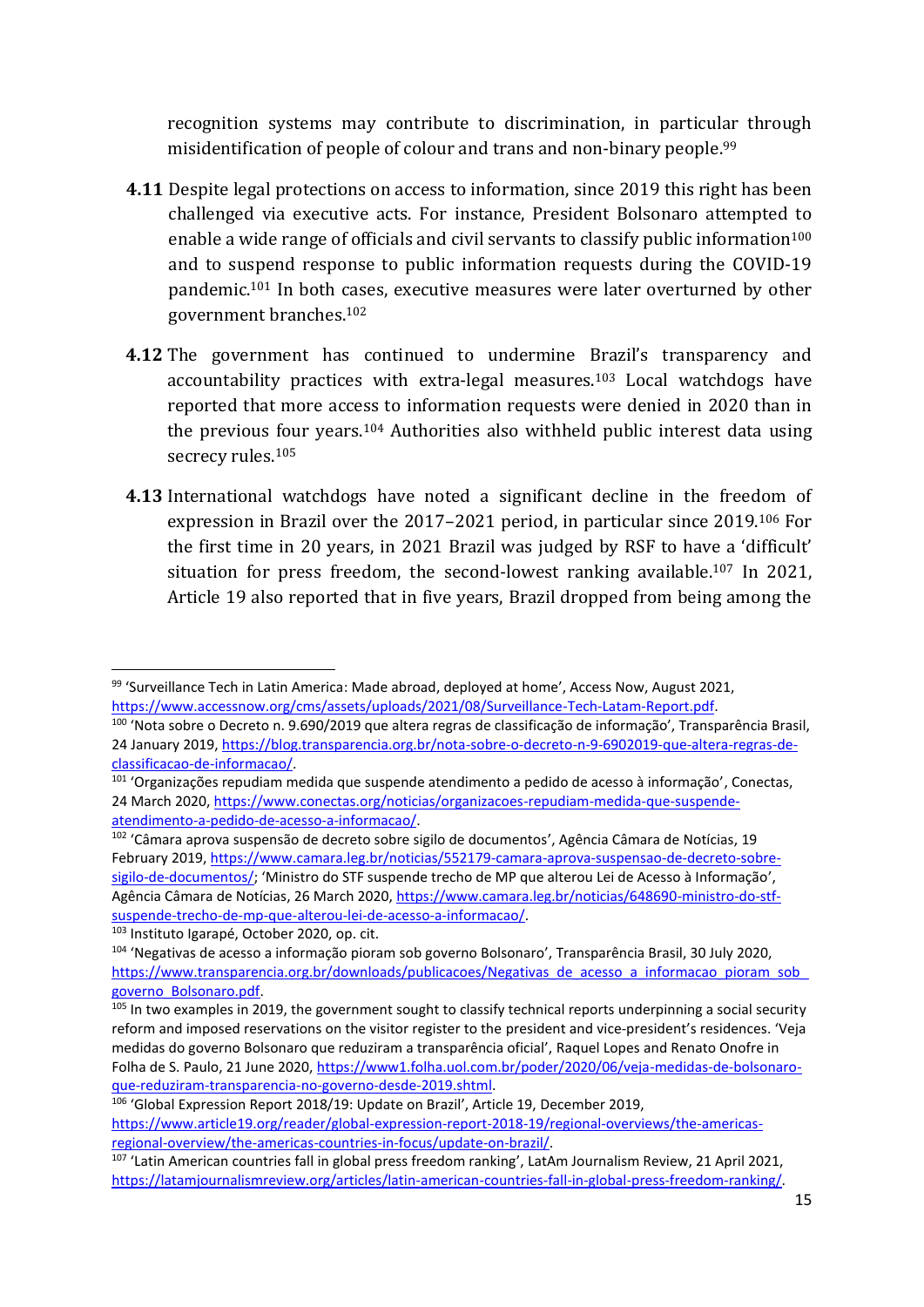world's highest-scoring countries to being considered a crisis country for the freedom of expression.<sup>108</sup>

## **5. Freedom of peaceful assembly**

- **5.1** During Brazil's examination under the 3rd UPR cycle, the government received one recommendation on the freedom of peaceful assembly. This was accepted, with Brazil committing to adopting 'a code of conduct based on international human rights standards in order to define specific conditions for the use of force by law enforcement officials during protests and riots'.<sup>109</sup> However, this was not implemented.
- **5.2** Article 5 of the Brazilian Constitution guarantees the right to assemble peacefully in public spaces without prior authorisation $110$  and 'to petition the Government in defence of rights or against illegal acts or abuse of power'. <sup>111</sup> ICCPR article 21 also guarantees this right. Yet, in practice, the right to peaceful assembly is often constrained by police violence and criminalisation.
- **5.3** Law No. 14.197, which repealed the National Security Law in September 2021, included a chapter on crimes against democracy in Brazil's Criminal Code.<sup>112</sup> While criminal offences such as 'sabotage' and 'political violence' remain, the legislation represents an advance by clearly stating that 'manifesting criticism of constitutional powers, journalistic activity or the claiming of constitutional rights and guarantees through marches, meetings, strikes, agglomerations or any other form of political manifestation with social purposes' do not fall within this law's purview. However, when enacting the legislation, President Bolsonaro vetoed provisions to establish penalties for the prevention of peaceful assemblies, saying they would hinder policing of protests.<sup>113</sup>
- **5.4** Repeated use of criminal legislation to criminalise protests, particularly 'criminal association' charges, is concerning. An emblematic case is that of 23 protesters convicted in 2018 for their alleged actions during anti-corruption demonstrations during the 2014 World Cup.<sup>114</sup> In some cases, political affiliation was the only basis

<sup>&</sup>lt;sup>108</sup> 'The Global Expression Report 2021', Article 19, July 2021, [https://www.article19.org/wp](https://www.article19.org/wp-content/uploads/2021/07/A19-GxR-2021-FINAL.pdf)[content/uploads/2021/07/A19-GxR-2021-FINAL.pdf.](https://www.article19.org/wp-content/uploads/2021/07/A19-GxR-2021-FINAL.pdf)

<sup>109</sup> 136.58, A/HRC/36/11.

<sup>110</sup> Although the Constitution requires notification of authorities, a 2020 Supreme Court decision ruled that this requirement is satisfied by the dissemination of information enabling authorities to prepare for an assembly. Extraordinary appeal 806339, [https://portal.stf.jus.br/processos/detalhe.asp?incidente=4555912.](https://portal.stf.jus.br/processos/detalhe.asp?incidente=4555912)

<sup>&</sup>lt;sup>111</sup> Brazilian Constitution, [http://www.planalto.gov.br/ccivil\\_03/Constituicao/Constituicao.htm.](http://www.planalto.gov.br/ccivil_03/Constituicao/Constituicao.htm)

 $112$  Law 14.197 of 2021, [http://www.planalto.gov.br/ccivil\\_03/\\_ato2019-2022/2021/lei/L14197.htm.](http://www.planalto.gov.br/ccivil_03/_ato2019-2022/2021/lei/L14197.htm)

<sup>113</sup> CIVICUS Monitor, 18 January 2022, op. cit.

<sup>114</sup> Sentence in 0229018-26.2013.8.19.0001, 29 June 2018,

[https://drive.google.com/file/d/180KHUD4QK\\_y2ksdIz0WnXWzjyWoOUZMS/view.](https://drive.google.com/file/d/180KHUD4QK_y2ksdIz0WnXWzjyWoOUZMS/view)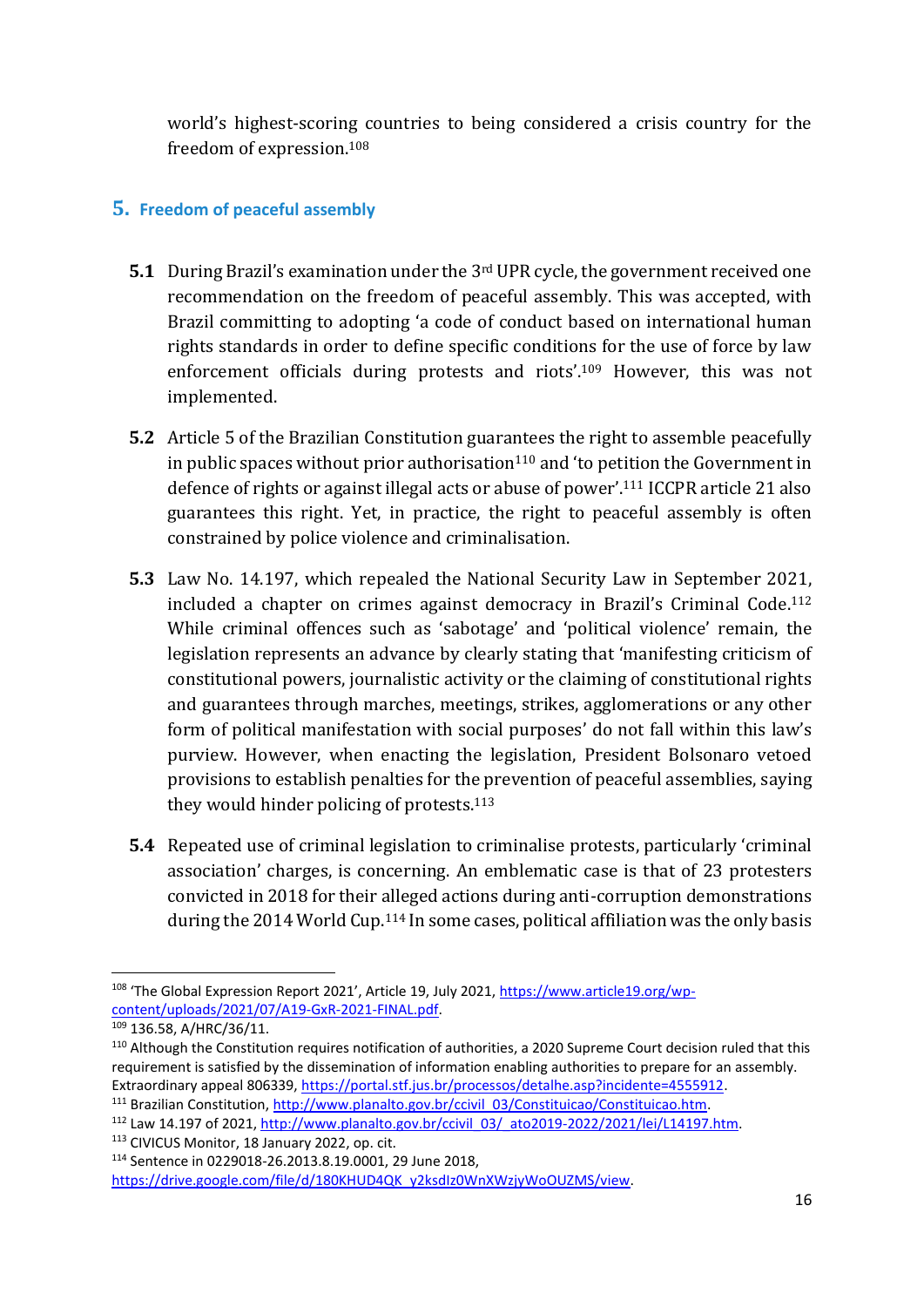for the 'criminal association' allegations made against protesters.<sup>115</sup> Their conviction was annulled by Brazil's Supreme Court in 2019 due to the use of illegally obtained evidence. 116

- **5.5** Detentions, investigations and threats of charges, in particular over 'crimes against honour', have also been used to intimidate and silence protesters and protest leaders. In March 2020, Brasília police detained five protesters for defamation of the president after they displayed a banner calling Bolsonaro 'genocidal' for his handling of the COVID-19 pandemic.<sup>117</sup>
- **5.6** A 2019 study by Article 19 showed that at least 70 bills in Brazil's Congress sought to regulate the right to protest.<sup>118</sup> Most bills sought to increase penalties for crimes such as 'damage to patrimony' or codify new criminal conduct, in particular criminalising the use of masks during demonstrations or the blocking of public roads. Similar bills were considered at state and municipal levels. This push toward restrictive protest legislation followed 2013 mass anti-government mobilisations and, the study showed, continued five years on. In the same period, repression grew more sophisticated, with the adoption of new tactics and lesslethal weapons, and with law enforcement increasingly militarised.
- **5.7** In 2017, protests against reforms and budget cuts by the government of President Michel Temer were often met with police violence.<sup>119</sup> In April, a student was hospitalised with brain trauma after being beaten by military police during a protest in Goiânia.<sup>120</sup> In May, 49 people were injured in an anti-government demonstration in Brasília, at least one with a firearm. 121
- **5.8** Instances of excessive use of force and arbitrary detention of protesters are far from isolated. They are recurrent and take place nationwide. In January 2020, police in São Paulo dragged a young woman by her hair as they detained her

[https://veja.abril.com.br/brasil/estudante-agredido-por-pm-em-manifestacao-tem-alta-apos-14-dias/.](https://veja.abril.com.br/brasil/estudante-agredido-por-pm-em-manifestacao-tem-alta-apos-14-dias/)

<sup>115</sup> 'ONGs denunciam na ONU condenação dos 23 manifestantes de 2013 e 2014', Conectas, 6 August 2018, [https://www.conectas.org/noticias/ongs-denunciam-na-onu-condenacao-dos-23-manifestantes-de-2013-e-](https://www.conectas.org/noticias/ongs-denunciam-na-onu-condenacao-dos-23-manifestantes-de-2013-e-2014/)[2014/.](https://www.conectas.org/noticias/ongs-denunciam-na-onu-condenacao-dos-23-manifestantes-de-2013-e-2014/)

<sup>&</sup>lt;sup>116</sup> Testimony by infiltrated police was used as evidence in the case. The infiltration was ruled illegal because it lacked judicial authorisation. 'STF anula condenações contra os 23 ativistas dos atos contra Copa de 2014', Conectas, 27 February 2019, [https://www.conectas.org/noticias/stf-anula-condenacoes-contra-os-23-ativistas](https://www.conectas.org/noticias/stf-anula-condenacoes-contra-os-23-ativistas-dos-atos-contra-copa-de-2014/)[dos-atos-contra-copa-de-2014/.](https://www.conectas.org/noticias/stf-anula-condenacoes-contra-os-23-ativistas-dos-atos-contra-copa-de-2014/)

 $117$  CIVICUS Monitor, 11 May 2021, op. cit.

<sup>118</sup> '5 anos de junho de 2013', Article 19 Brazil, 2018, [https://artigo19.org/wp](https://artigo19.org/wp-content/blogs.dir/24/files/2019/04/5-Anos-de-2013.pdf)[content/blogs.dir/24/files/2019/04/5-Anos-de-2013.pdf.](https://artigo19.org/wp-content/blogs.dir/24/files/2019/04/5-Anos-de-2013.pdf)

<sup>&</sup>lt;sup>119</sup> 'Violência policial e detenções arbitrárias viraram regras em manifestações', Instituto Humanitas Unisinos, 5 July 2017[, https://ihu.unisinos.br/186-noticias/noticias-2017/569345-violencia-policial-e-detencoes](https://ihu.unisinos.br/186-noticias/noticias-2017/569345-violencia-policial-e-detencoes-arbitrarias-viraram-regras-em-manifestacoes)[arbitrarias-viraram-regras-em-manifestacoes.](https://ihu.unisinos.br/186-noticias/noticias-2017/569345-violencia-policial-e-detencoes-arbitrarias-viraram-regras-em-manifestacoes)

<sup>&</sup>lt;sup>120</sup> 'Estudante agredido por PM em manifestação tem alta após 14 dias 'Veja, 12 May 2017,

<sup>&</sup>lt;sup>121</sup> 'UN Human Rights and IACHR Condemn Excessive Use of Force during Social Protests and during Security Operations in Brazil', Organization of American States, 26 May 2017,

[https://www.oas.org/en/iachr/media\\_center/PReleases/2017/069.asp.](https://www.oas.org/en/iachr/media_center/PReleases/2017/069.asp)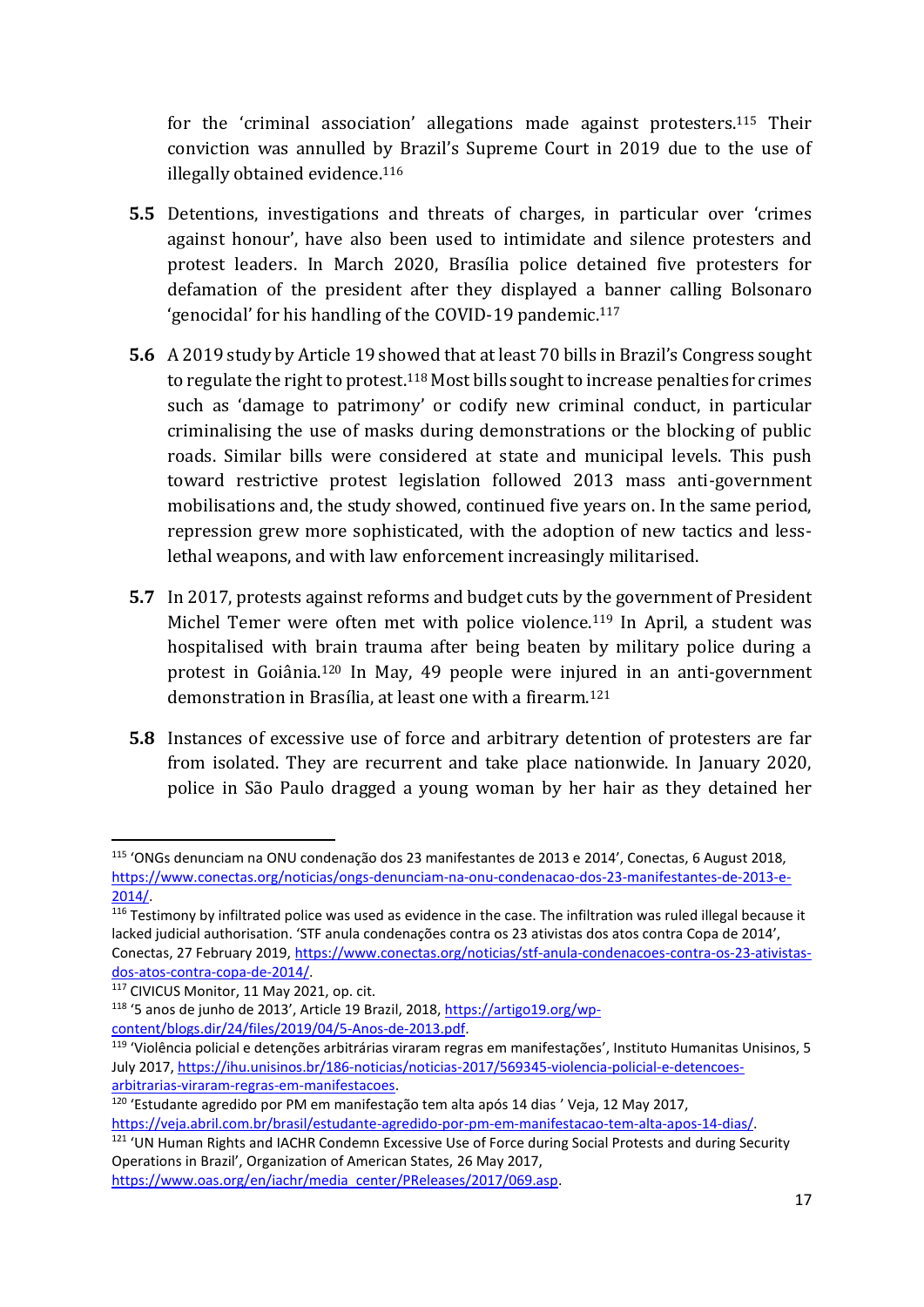during a protest against rises in transport fares.<sup>122</sup> In May 2020, police used teargas and rubber bullets to disperse an anti-racism protest in Rio de Janeiro. Video showed police officers pointing a rifle at an unarmed protester; this was later recognised by authorities as a protocol breach. <sup>123</sup> In June 2020, authorities in Belém do Pará arrested over 100 people to prevent a pro-democracy march.<sup>124</sup> In May 2021, police shock troops in Recife advanced on peaceful protesters without provocation, using teargas and rubber bullets indiscriminately, resulting in permanent eye injuries for two people. <sup>125</sup> Also in May 2021, a police officer in Paraty fired a rifle to disperse around 50 people protesting against femicides in front of a police station.<sup>126</sup> In June 2021, two separate demonstrations by Indigenous populations in Brasília were met with repression.<sup>127</sup>

- **5.9** Other typical rights violations include the failure of law enforcement agents to identify themselves and obstruction of recording by protesters and communicators. So-called 'fact-finding detentions', when protesters are detained for carrying objects such as spray paint, are also common. Short-term detentions are used to intimidate protesters and disperse demonstrations. Most people are released without charges. Many detained demonstrators report being subjected to abuses such as threats, physical aggression and sexual harassment in police custody.<sup>128</sup>
- **5.10**Communities and small groups protesting in rural or small urban areas have also reported facing increasing violence and retaliation, including from non-state actors and private security agents, when attempting to protest.<sup>129</sup>

#### **6. Recommendations to the Government of Brazil**

CIVICUS and Instituto Igarapé call on the Brazilian Government to create and maintain, in law and in practice, an enabling environment for civil society, in accordance with the rights enshrined in the ICCPR, the UN Declaration on Human Rights Defenders and Human Rights Council resolutions 22/6, 27/5 and 27/31.

<sup>122</sup> 'Amiga, chegou? Cuidado e segurança de mulheres em protestos na América Latina', Article 19, 2021, [https://artigo19.org/wp-content/blogs.dir/24/files/2021/04/PT\\_protestos-feministas\\_revista-de](https://artigo19.org/wp-content/blogs.dir/24/files/2021/04/PT_protestos-feministas_revista-de-bolso_port_redes.pdf)[bolso\\_port\\_redes.pdf.](https://artigo19.org/wp-content/blogs.dir/24/files/2021/04/PT_protestos-feministas_revista-de-bolso_port_redes.pdf)

<sup>123</sup> CIVICUS Monitor, 25 August 2020, op. cit.

 $124$  Ibid.

<sup>125</sup> CIVICUS Monitor, 19 August 2021, op. cit.

<sup>126</sup> 'Policial sai de delegacia e dá tiros de fuzil durante manifestação de mulheres em Paraty', G1, 11 May 2021, [https://g1.globo.com/rj/sul-do-rio-costa-verde/noticia/2021/05/11/manifestacao-de-mulheres-em-frente-a](https://g1.globo.com/rj/sul-do-rio-costa-verde/noticia/2021/05/11/manifestacao-de-mulheres-em-frente-a-delegacia-de-paraty-termina-com-tiros-policiais.ghtml)[delegacia-de-paraty-termina-com-tiros-policiais.ghtml.](https://g1.globo.com/rj/sul-do-rio-costa-verde/noticia/2021/05/11/manifestacao-de-mulheres-em-frente-a-delegacia-de-paraty-termina-com-tiros-policiais.ghtml)  $\overline{\phantom{a}127}$  Ibid.

<sup>128</sup> '5 anos de junho de 2013', Article 19 Brazil, 2018, [https://artigo19.org/wp](https://artigo19.org/wp-content/blogs.dir/24/files/2019/04/5-Anos-de-2013.pdf)[content/blogs.dir/24/files/2019/04/5-Anos-de-2013.pdf.](https://artigo19.org/wp-content/blogs.dir/24/files/2019/04/5-Anos-de-2013.pdf)

<sup>129</sup> Information from consultation with Article 19, March 2022.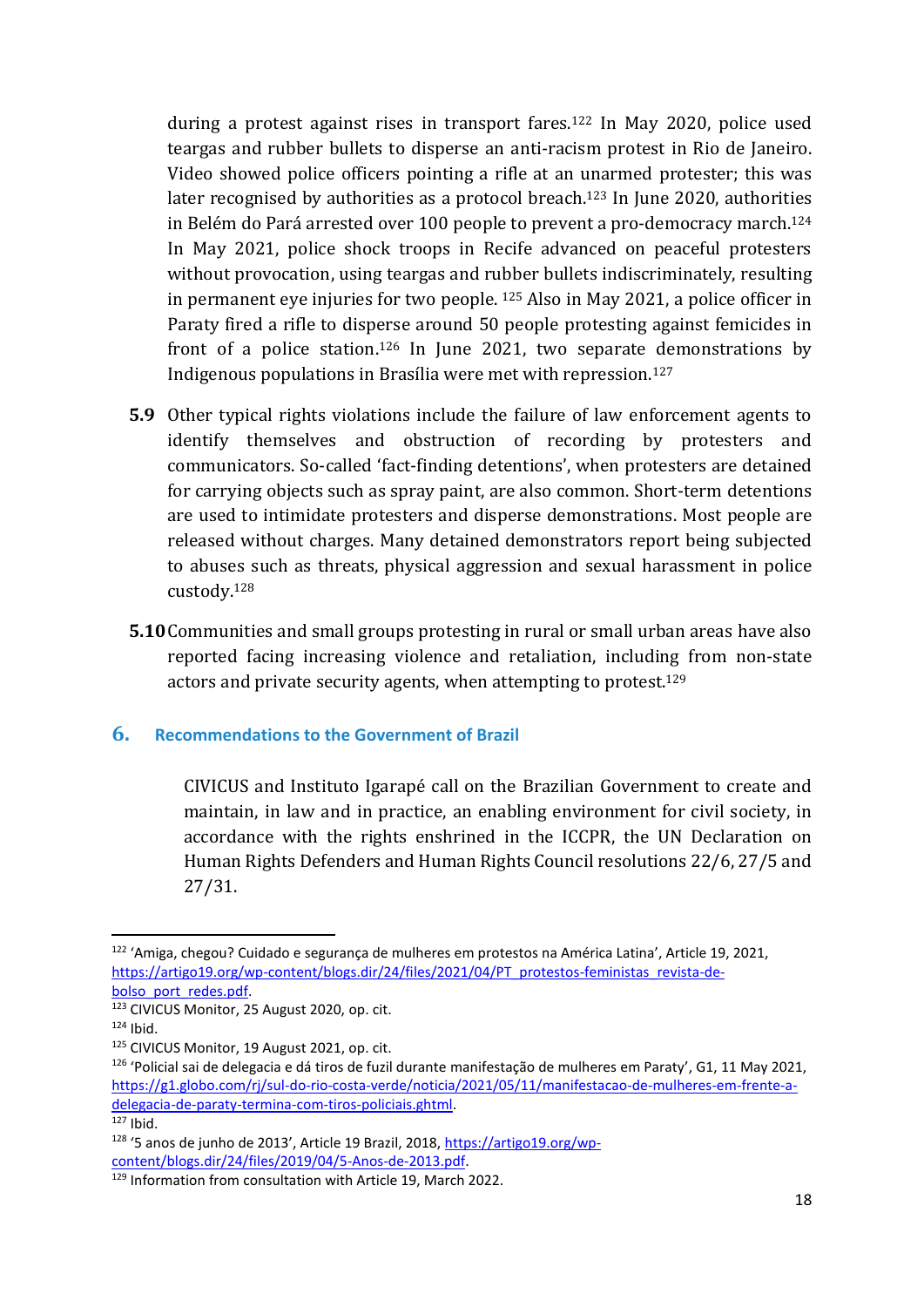At a minimum, the following conditions should be guaranteed: the freedoms of association, peaceful assembly and expression, the right to operate free from unwarranted state interference, the right to communicate and cooperate, the right to seek and secure funding and the state's duty to protect. In light of this, the following specific recommendations are made:

#### **6.1 Freedom of association**

- Take measures to foster a safe, respectful and enabling environment for civil society, including by the removal of legal and policy measures that unwarrantedly limit the freedom of association.
- Ensure that counter terrorism legislation includes safeguards for civil society and the rights to association and peaceful assembly, including by using clear and precise language. Refrain from adopting vague provisions that can be used to promote surveillance and criminalisation of legitimate social movements and organisations.
- Guarantee the effective and independent functioning of autonomous trade unions by removing proscriptions on the formulation of independent labour unions.

#### **6.2 Protection of HRDs**

- Provide civil society members, HRDs and journalists with a safe and secure environment in which to carry out their work, conduct impartial, thorough and effective investigations into all cases of attacks, harassment and intimidation and bring the perpetrators of such offences to justice.
- Strengthen the National Programme for the Protection of HRDs, including by enhancing cooperation between the federal and state governments, ensuring appropriate funding and establishing clear criteria for defenders' inclusion in the programme.
- Ratify the Escazú Agreement and promote responsible business practices.
- Ensure that HRDs are able to carry out their legitimate activities without fear or undue hindrance, obstruction, or legal and administrative harassment. As part of this, develop specific mechanisms to respond to harassment of women HRDs.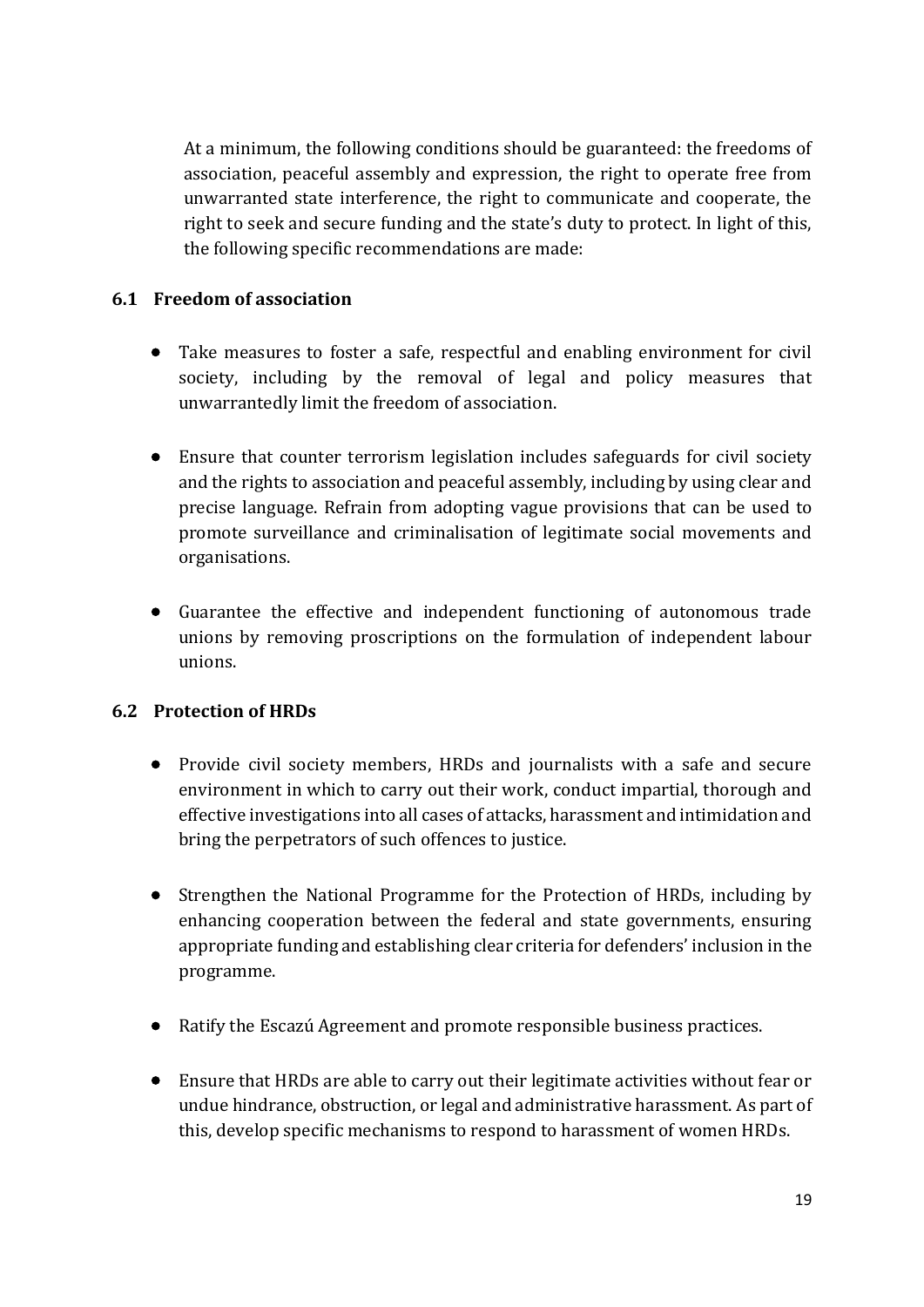• Publicly condemn at the highest levels of government instances of harassment and intimidation of CSOs and activists.

#### **6.3 Freedom of expression, media freedom and access to information**

- Ensure the freedom of expression and media freedoms by bringing all national legislation into line with international standards.
- Reform defamation legislation in conformity with ICCPR article 19.
- Halt the use of legal instruments and police investigations to persecute critics, silence debate and judicially harass opponents.
- Ensure that journalists and writers may work freely and without fear of retribution for expressing critical opinions or covering topics that the government deems sensitive.
- Protect the Access to Information Law in full, guarantee compliance and refrain from adopting measures that restrict access to data and information, in line with international best practices.
- Curb the proliferation of government measures that use technology to increase control and surveillance of the public, and safeguard the right to privacy.
- Organise inclusive consultations with civil society, journalists and the media to resolve disputes that exist concerning proposed disinformation laws.
- Refrain from adopting any laws or practices providing for censorship or undue control over social and conventional media content.
- Refrain from censoring social and conventional media and ensure that the freedom of expression is safeguarded in all arenas, including in the arts and sciences.

#### **6.4 Freedom of peaceful assembly**

● Adopt best practices on the freedom of peaceful assembly, as put forward by the 2012 report of the UN Special Rapporteur on the Rights to Freedom of Peaceful Assembly and of Association and by General Comment No. 37 on the right to peaceful assembly adopted by the UN Human Rights Committee in 2020.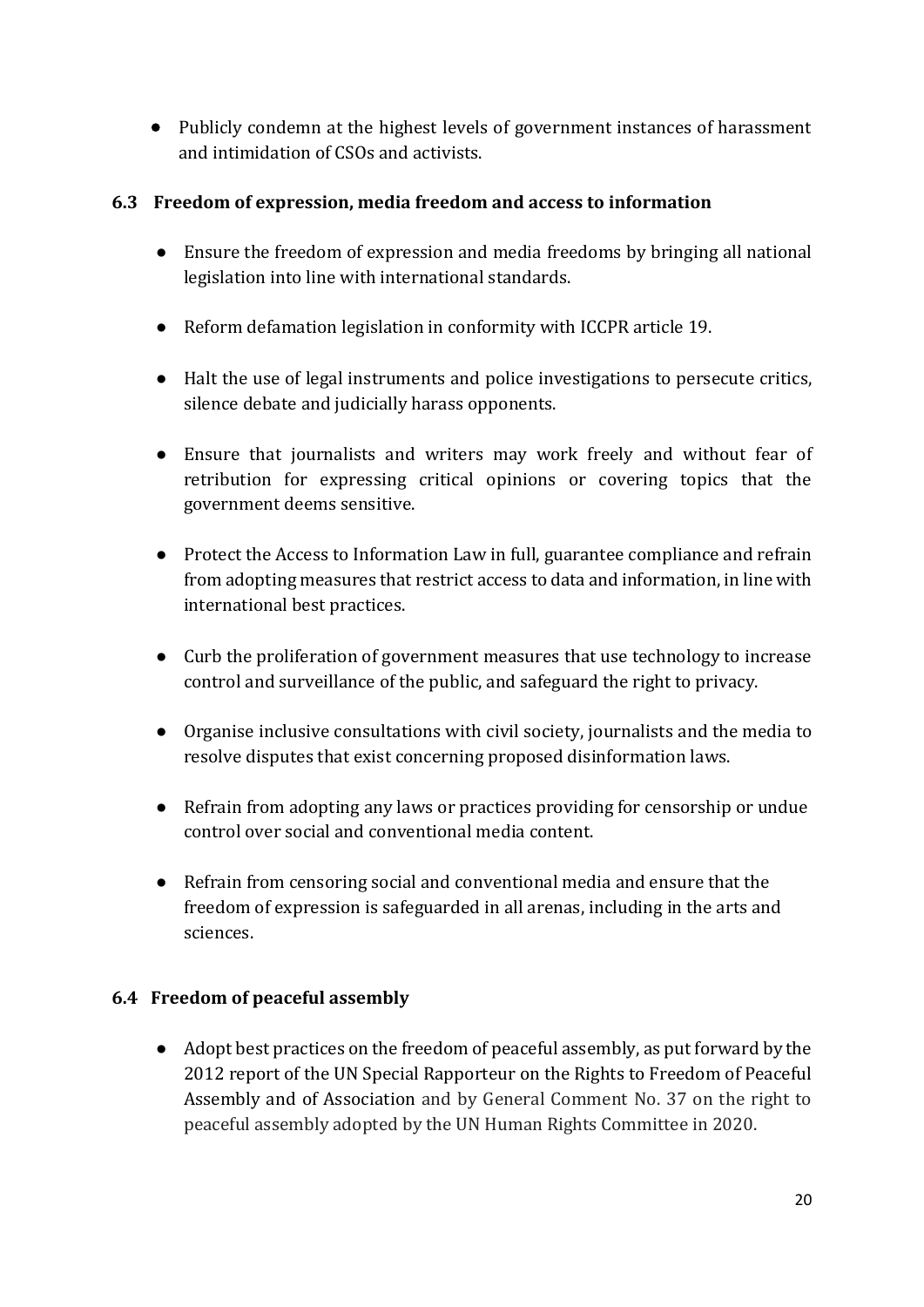- Archive all proposed legislation that imposes undue restrictions on the right to protest and criminalises legitimate protest tactics.
- Unconditionally and immediately release all protesters and HRDs detained for exercising their right to the freedom of peaceful assembly and review their cases to prevent further harassment.
- Immediately and impartially investigate all instances of excessive force committed by security forces during protests.
- Review and update existing human rights training for police and security forces, with the assistance of independent CSOs, to foster the more consistent application of international human rights standards, including the UN Basic Principles on the Use of Force and Firearms.
- Publicly condemn at the highest levels all instances of the use of excessive and brutal force by security forces in response to protests, launch formal investigations into such instances and bring the perpetrators to justice.
- Provide recourse to judicial review and effective remedy, including compensation, in cases of unlawful denial of the right to the freedom of peaceful assembly by state authorities.

#### **6.5 Access to UN Special Procedures mandate holders**

• The Government should reiterate their standing invitation to all UN Special Procedure mandate holders and prioritise official visits by the: 1) Special Rapporteur on the situation of human rights defenders; 2) Special Rapporteur on the Promotion and Protection of the Right to Freedom of Opinion and Expression; and 3) Special Rapporteur on the right to privacy.

#### **6.6 State engagement with civil society**

- Implement transparent and inclusive institutional mechanisms for social control and accountability on all issues mentioned above and enable the more effective involvement of civil society in the preparation of law and policy.
- Restore the inclusive participation of civil society in public policy and ensure the effective functioning of existing collegiate bodies and other spaces for civic dialogue.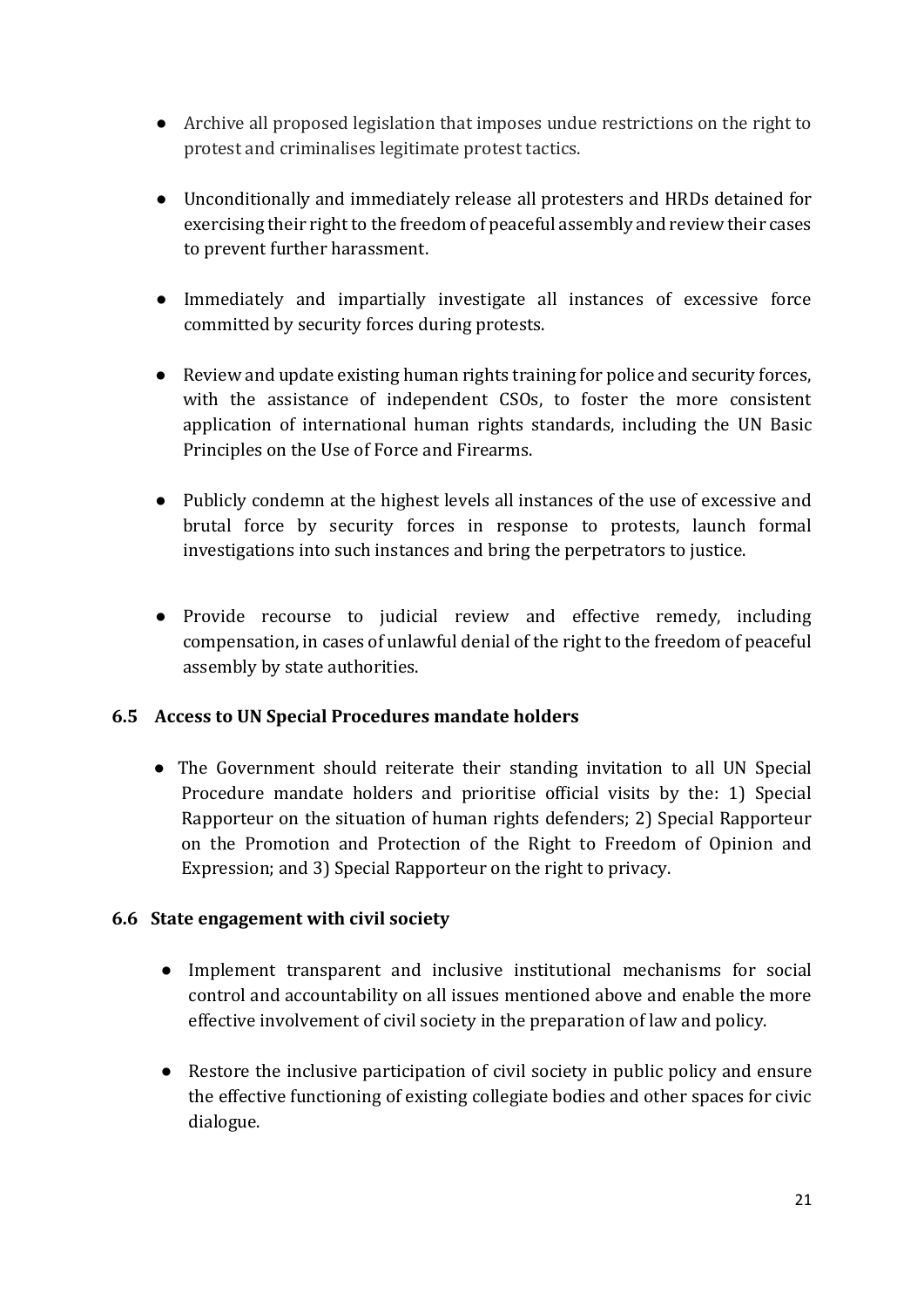- Ensure equal and meaningful civil society engagement in any proposed reform of the National Human Rights Programme.
- Include CSOs in the UPR process before finalising and submitting the national report.
- Systematically consult with civil society on the implementation of UPR recommendations, including by holding periodical comprehensive consultations with a diverse range of civil society.
- Incorporate the results of this UPR in action plans for the promotion and protection of all human rights, considering the proposals of civil society, and present a midterm evaluation report to the Human Rights Council on the implementation of the recommendations.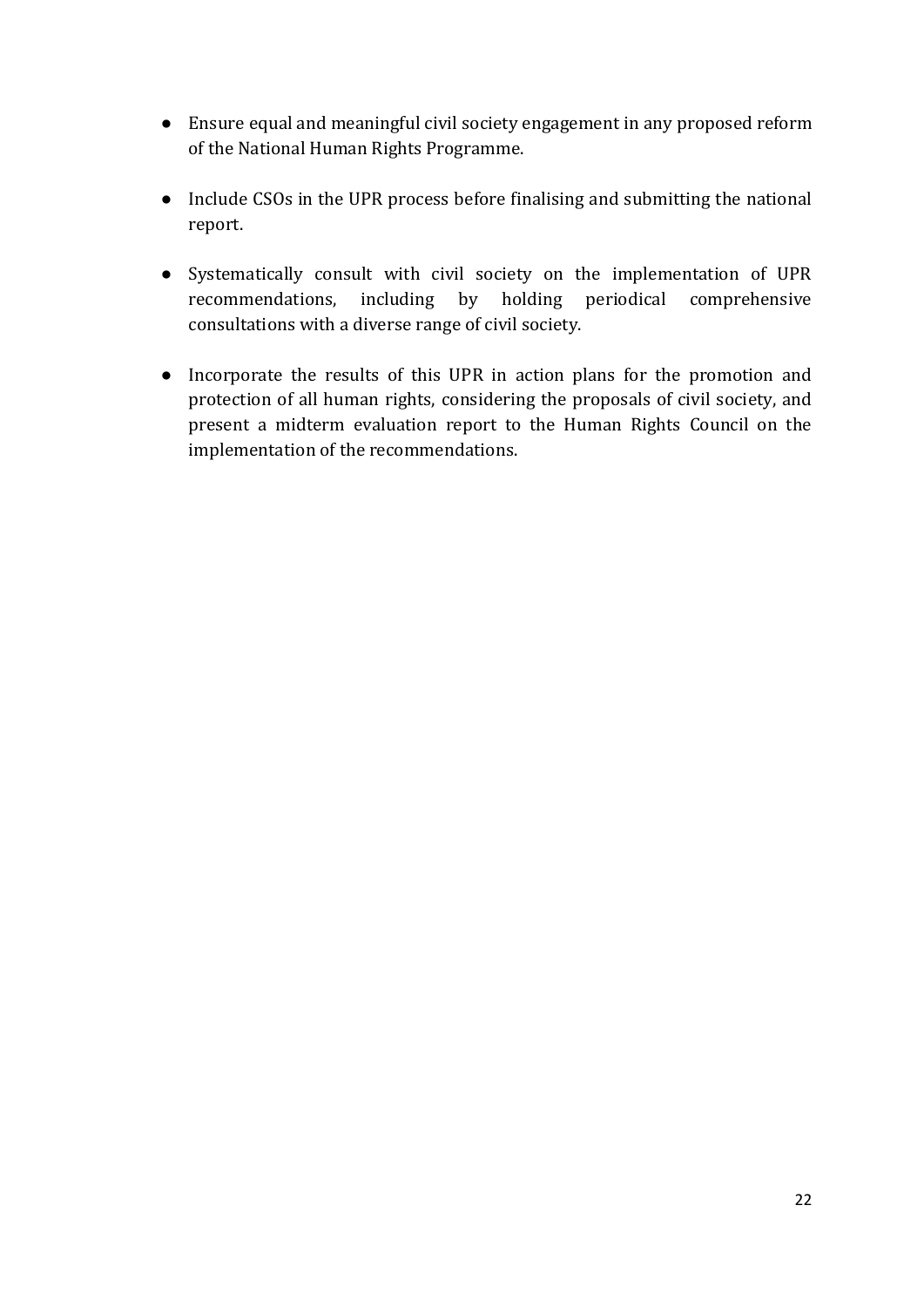# **6. Annex: Assessment of implementation of civic space recommendations under the 3rd cycle**

| <b>Recommendation</b>                                                                                                                                                                                                                                                                                                                                                                  | <b>Position</b> | <b>Assessment</b>     |  |
|----------------------------------------------------------------------------------------------------------------------------------------------------------------------------------------------------------------------------------------------------------------------------------------------------------------------------------------------------------------------------------------|-----------------|-----------------------|--|
| <b>Freedom of association</b>                                                                                                                                                                                                                                                                                                                                                          |                 |                       |  |
| 136.17 Ratify the International Labour Organization (ILO) Freedom of<br>Association and Protection of the Right to Organise Convention, 1948<br>(No. 87) and finalize the domestic procedures to accede to the<br>International Convention on the Protection of the Rights of All Migrant<br>Workers and Members of Their Families (Ecuador);<br>Source of position: A/HRC/36/11/Add.1 | Supported       | Not implemented       |  |
| 136.123 Strengthen civil society to participate in humanitarian<br>assistance and in major sports events (Sudan);<br>Source of position: A/HRC/36/11/Add.1                                                                                                                                                                                                                             | Supported       | Not implemented       |  |
| <b>Protection of HRDs and journalists</b>                                                                                                                                                                                                                                                                                                                                              |                 |                       |  |
| 136.57 That anti-terrorism law combats only terrorist groups and does<br>not consider human rights defenders (Iraq);<br>Source of position: A/HRC/36/11/Add.1                                                                                                                                                                                                                          | Supported       | Partially implemented |  |
| 136.111 Continue efforts to provide better protection to human rights<br>defenders and strengthen civil society as an essential partner in<br>boosting the human rights system (Tunisia);<br>Source of position: A/HRC/36/11/Add.1                                                                                                                                                     | Supported       | Not implemented       |  |
| 136.112 Ensure that the deaths of human rights defenders are<br>promptly and thoroughly investigated, and that those found to be<br>responsible are brought to justice (Belgium);                                                                                                                                                                                                      | Supported       | Not implemented       |  |
| 136.113 Provide full implementation of the National Policy for the<br>Protection of Human Rights Defenders (State of Palestine);<br>Source of position: A/HRC/36/11/Add.1                                                                                                                                                                                                              | Supported       | Partially implemented |  |
| 136.115 Restore functionality of the National Programme for the<br>Protection of Human Rights Defenders (Norway);<br>Source of position: A/HRC/36/11/Add.1                                                                                                                                                                                                                             | Supported       | Not implemented       |  |
| 136.114 Take all necessary measures to ensure the physical integrity of<br>journalists and human rights defenders, including an explicit and<br>published decision on instituting a federal investigation and<br>prosecution in all cases involving violence against human rights<br>defenders (Netherlands);<br>Source of position: A/HRC/36/11/Add.1                                 | Supported       | Not implemented       |  |
| 136.116 Take more decisive steps towards implementing the National<br>Programme for the Protection of Human Rights Defenders (Poland);<br>Source of position: A/HRC/36/11/Add.1                                                                                                                                                                                                        | Supported       | Not implemented       |  |
| 136.117 Review its respective Decree of 2016 related to protection of<br>human rights defenders in order to ensure wider participation of civil<br>society and enhanced protection of human rights defenders and their<br>families (Slovakia);<br>Source of position: A/HRC/36/11/Add.1                                                                                                | Supported       | Implemented           |  |
| 136.118 Implement the National Plan for the Protection of Defenders<br>(Australia);<br>Source of position: A/HRC/36/11/Add.1                                                                                                                                                                                                                                                           | Supported       | Not implemented       |  |
| 136.119 Strengthen the national programme for the protection of<br>human rights defenders, in particular its funding and human resources<br>(Czechia);<br>Source of position: A/HRC/36/11/Add.1                                                                                                                                                                                        | Supported       | Not implemented       |  |